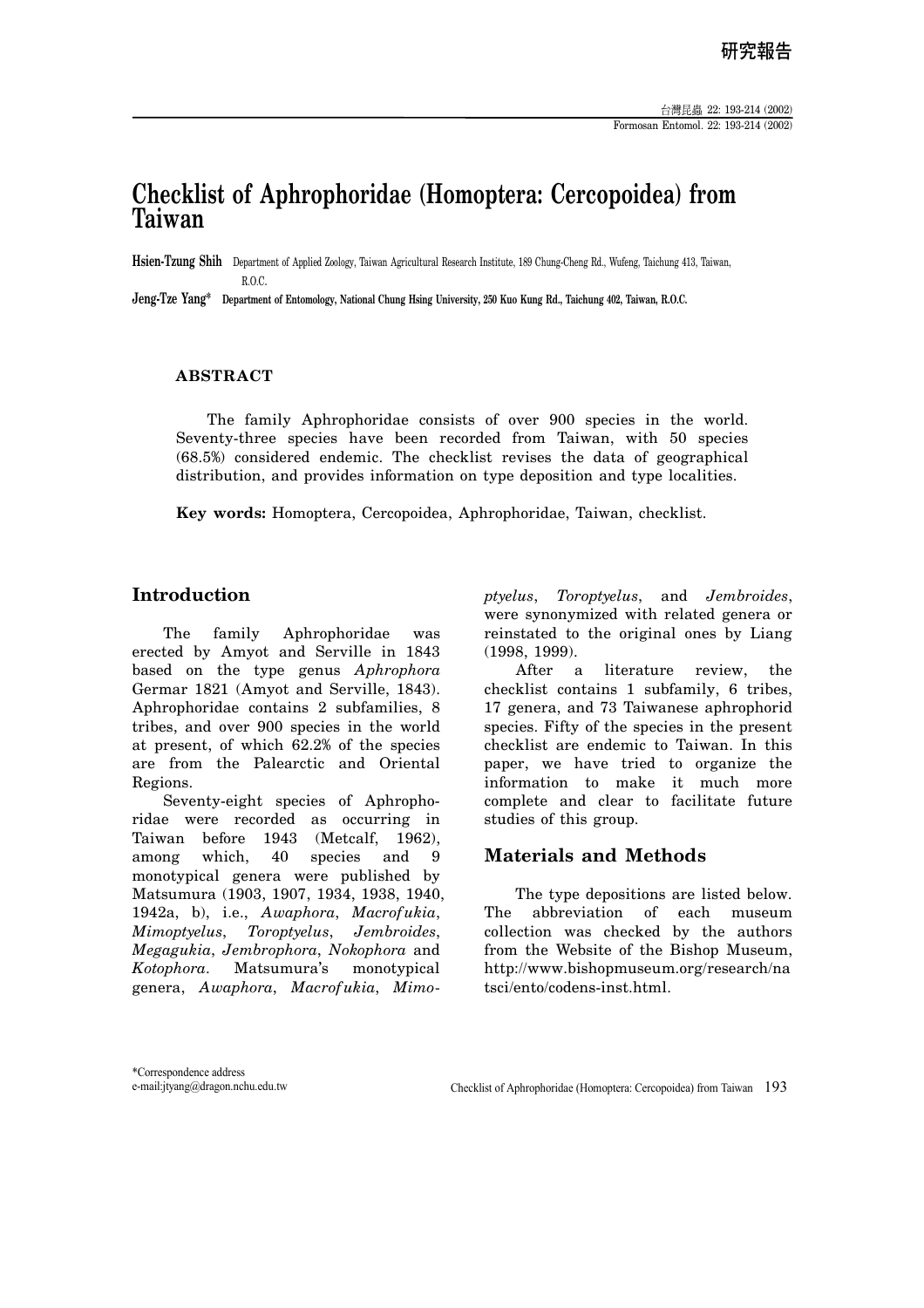- BMNH The Natural History Museum, London, UK [formerly the British Museum (Natural History)].
- DEI Deutschen Entomologischen Institutes, Eberswalde, Germany.
- EIHU Laboratory of Systematic Entomology, Faculty of Agriculture, Hokkaido University, Sapporo, Japan.
- ICRI Research Institute of Entomology, Zhongshan (Sun Yat-Sen) University, Guangzhou, Guangdong, China.
- NCSU National Carolina State University Insect Collection, Raleigh, NC, USA.
- SMTD Staatliches Museum für Tierkunde, Dresden, Germany.
- USNM National Museum of Natural History, Washington, D.C, USA [formerly the United States National Museum].

The distribution records, synonymes of genus and species are extracted mainly from the original publications of Chou and Liang (1987), Chou et al. (1992), Distant (1908), Jacobi (1904, 1921), Kato (1933a, b), Komatsu (1997), Kwon and Lee (1979), Lee et al. (1976), Liang (1992, 1997, 1999, 2000, 2001), Matsumura (1903, 1907, 1934, 1938, 1940, 1942a, b), Melichar (1903), Metcalf (1962), Metcalf and Horton (1934), Nast (1972), Ossiannilsson (1981), Schmidt (1920), Schumacher (1915a, b), Shih et al. (2000), Shih and Yang (2002), and Walker (1851, 1858). Metcalf (1962), probably based on the articles of Kato (1933a, b), listed Japan and Taiwan as the distributional area of 18 Taiwanese Aphrophoridae species. However, Kato (1933a, b) only listed Taiwan as the distributional area of Taiwanese Aphrophoridae. We, therefore, emended these 18 species as endemic to Taiwan in this checklist, and mark each species name with an asterisk  $*$  in the text.

The taxonomic system of this study is based mainly on that of Metcalf (1962). Information of type species for each genus was cited by authors from Amyot and Serville (1843), Distant (1908), Matsumura (1940, 1942a), Metcalf (1962), Metcalf and Horton (1934), and Stål (1863, 1866). The checklist of all scientific names is arranged in alphabetical sequence by specific epithet. New distributional data are recorded from the TARI (Taiwan Agricultural Research Institute) collection and are indicated in boldface.

#### **Family APHROPHORIDAE**

Amyot and Serville, 1843 尖胸沫 幝科

#### **Subfamily APHROPHORINAE Licent,**  1912 尖胸沫蟬亞科

Aphrophorinae Licent, 1912, Thèses présentées à la Faculté des Sciences de Nancy pour obtenir le grade de docteur es-sciences naturelles 1912: 134.

#### **Tribe APHROPHORINI Lallemand,**  1924 尖胸沫蟬族

Aphrophorini Lallemand, 1924, Paris Mus. d'Hist. Nat. Bull. 1924: 296. (Metcalf, 1962)

## **Genus Aphrophora Germar, 1821 尖胸沫** 蟬屬

- *Aphrophora* Germar, 1821, Mag. Entomol. 3: 48.
- *Awaphora* Matsumura, 1940, J. Fac. Agric. Hokkaido Imp. Univ. 45(2): 59 (Type species: *Awaphora kikuchii*  Matsumura, 1940) [synonymised by Liang, 1998: 241].
- *Macrofukia* Matsumura, 1940, J. Fac. Agric. Hokkaido Imp. Univ. 45(2): 58 (Type species: *Macrofukia habonis*  Matsumura, 1940) [synonymised by Liang, 1998: 241].
- *Miphora* Matsumura, 1940, J. Fac. Agric. Hokkaido Imp. Univ. 45(2): 61 (Type species: *Miphora arisanella* Matsumura, 1940) [synonymised by Liang, 1998: 241].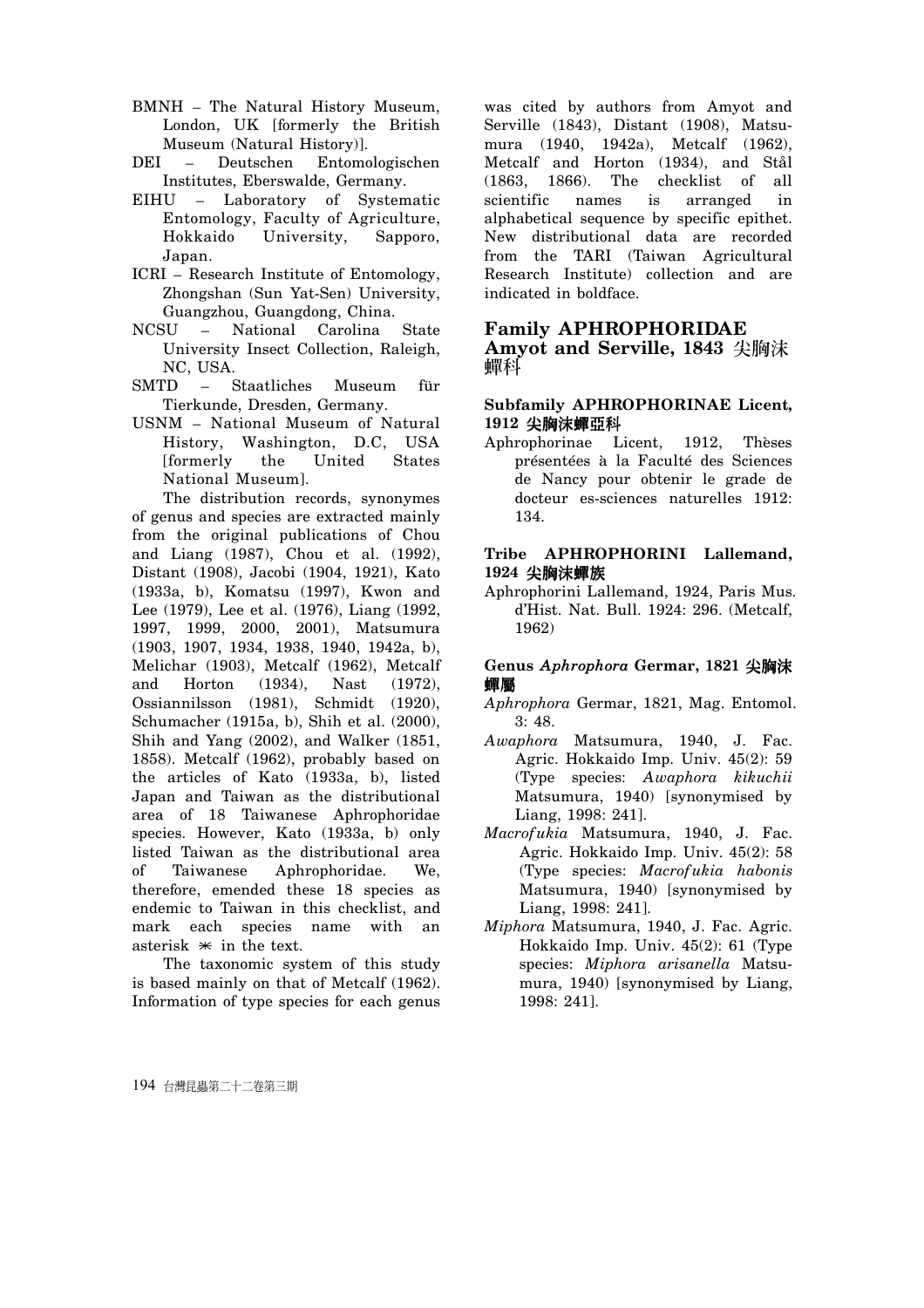- *Nagafukia* Matsumura, 1940, J. Fac. Agric. Hokkaido Imp. Univ. 45(2): 57 (Type species: *Nagafukia mushana*  Matsumura, 1940) [synonymised by Liang, 1998: 241].
- *Todophora* Matsumura, 1940, J. Fac. Agric. Hokkaido Imp. Univ. 45(2): 56 (Type species: *Aphrophora abieti*  Matsumura, 1904) [synonymised by Komatsu, 1997: 82].
- *Yezophora* Matsumura, 1940, J. Fac. Agric. Hokkaido Imp. Univ. 45(2): 61 (Type species: *Yezophora kurilensis*  Matsumura, 1940) [synonymised by Kwon and Lee, 1979: 15; synonymy confirmed by Liang, 1998: 241].
- *Atuphora* Matsumura, 1942a, Ins. Matsumurana 16: 48 (Type species: *Aphrophora stictica* Matsumura, 1903) [synonymised by Nast, 1972: 168; synonymy confirmed by Liang, 1998: 241].
- *Boniphora* Matsumura, 1942a, Ins. Matsumurana 16: 48 (Type species: *Aphrophora bicolor* Matsumura, 1907) [synonymised by Liang, 1998: 241].
- *Dophora* Matsumura, 1942a, Ins. Matsumurana 16: 49 (Type species: *Aphrophora vitis* Matsumura, 1904) [synonymised by Komatsu, 1997: 82].
- *Europhora* Matsumura, 1942a, Ins. Matsumurana 16: 51 (Type species: *Aphrophora alpina* Melichar, 1900) [synonymised by Nast, 1972: 168; synonymy confirmed by Liang, 1998: 241].
- *Formophora* Matsumura, 1942a, Ins. Matsumurana 16: 52 (Type species: *Aphrophora arisana* Matsumura, 1940) [synonymised by Liang, 1998: 241].
- *Hosophora* Matsumura, 1942a, Ins. Matsumurana 16: 53 (Type species: *Hosophora nomurella* Matsumura, 1942) [synonymised by Liang, 1998: 241-242].
- *Jophora* Matsumura, 1942a, Ins. Matsumurana 16: 58 (Type species: *Aphrophora compacta* Matsumura,

1904) [synonymised by Komatsu, 1997: 82].

- *Nagophora* Matsumura, 1942a, Ins. Matsumurana 16: 62 (Type species: *Nagophora hirayamai* Matsumura, 1942) [synonymised by Liang, 1998: 241].
- *Obiphora* Matsumura, 1942a, Ins. Matsumurana 16: 62 (Type species: *Aphrophora intermedia* Uhler, 1896) [synonymised by Nast, 1972: 168; synonymy confirmed by Liang, 1998: 242].
- *Ogaphora* Matsumura, 1942a, Ins. Matsumurana 16: 65 (Type species: *Aphrophora bizonalis* Matsumura, 1907) [synonymised by Liang, 1998: 242].
- *Omalophora* Matsumura, 1942a, Ins. Matsumurana 16: 66 (Type species: *Cicada spumaria salicis* De Geer, 1773) [synonymised by Nast, 1972: 168; synonymy confirmed by Liang, 1998: 242].
- *Petaphora* Matsumura, 1942a, Ins. Matsumurana 16: 69 (Type species: *Aphrophora maritime* Matsumura, 1903) [synonymised by Kwon and Lee, 1979: 15; synonymy confirmed by Liang, 1998: 242].
- *Sabphora* Matsumura, 1942a, Ins. Matsumurana 16: 72 (Type species: *Aphrophora takagii* Matsumura, 1940) [synonymised by Liang, 1998: 242].
- *Sagophora* Matsumura, 1942a, Ins. Matsumurana 16: 74 (Type species: *Aphrophora tsuruana* Matsumura, 1907) [synonymised by Liang, 1998: 242].
- *Seiphora* Matsumura, 1942a, Ins. Matsumurana 16: 76 (Type species: *Seiphora seitonis* Matsumura, 1942) [synonymised by Liang, 1998: 242].
- *Takaphora* Matsumura, 1942a, Ins. Matsumurana 16: 84 (Type species: *Aphrophora brevis* Matsumura, 1904) [synonymised by Komastsu, 1997a: 82].
- *Tamaphora* Matsumura, 1942a, Ins.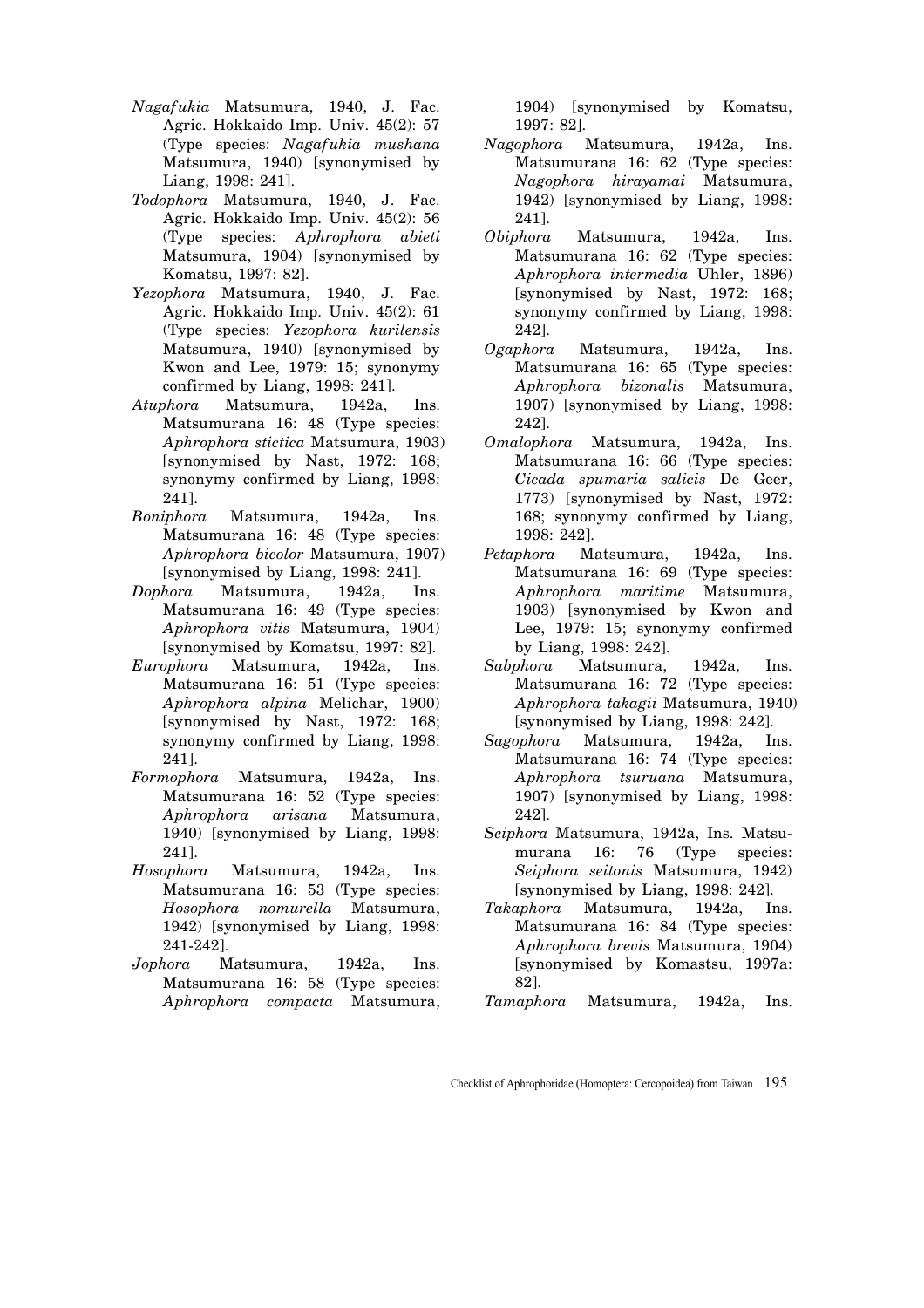Matsumurana 16: 85 (Type species: *Tamaphora domonsis* Matsumura, 1942) [synonymised by Liang, 1998: 242].

- *Tilophora* Matsumura, 1942a, Ins. Matsumurana 16: 88 (Type species: *Aphrophora flavipes* Uhler, 1896) [synonymised by Nast, 1972: 168; synonymy confirmed by Liang, 1998: 242].
- *Tobiphora* Matsumura, 1942a, Ins. Matsumurana 16: 88 (Type species: *Aphrophora rugosa* Matsumura, 1903) [synonymised by Kwon and Lee, 1979: 16].
- *Tonkaephora* Matsumura, 1942a, Ins. Matsumurana 16: 89 (Type species: *Tonkaephora oshodenella* Matsumura, 1942) [synonymised by Liang, 1998: 243].
- *Trigophora* Matsumura, 1942a, Ins. Matsumurana 16: 91 (Type species: *Cercopis alni* Fallén, 1805) [synonymised by China, 1951: 279].
- *Tukaphora* Matsumura, 1942a, Ins. Matsumurana 16: 94 (Type species: *Tukaphora sinalca* Matsumura, 1942) [synonymised by Liang, 1998: 243].
- *Yamaphora* Matsumura, 1942a, Ins. Matsumurana 16: 95 (Type species: *Yamaphora yatugadakeana* Matsumura, 1942) [synonymised by Komastsu, 1997a: 82].
- *Yaphora* Matsumura, 1942a, Ins. Matsumurana 16: 96 (Type species: *Aphrophora yatsugadakensis* Matsumura, 1934) [synonymised by Komastsu, 1997a: 82].

**Type species:** *Aphrophora alni* **(Fallén, 1805)** 

- **1.** *Aphrophora arisana* **Matsumura,**  1940 雙黑點尖胸沫蟬
- *Aphrophora arisana* Matsumura, 1940, J. Fac. Agric. Hokkaido Imp. Univ. 45(2): 63.
- *Formophora arisana* (Matsumura, 1940); Matsumura, 1942a, Ins. Matsu-

murana 16: 52 [reinstated] combination by Liang, 1998: 245].

- **Type deposition:** EIHU (Komatsu and Hayashi, 1998).
- **Type locality:** TAIWAN: Mt. Ari [Alishan], Chiayi Co. (Matsumura, 1940). **Distribution:** Taiwan.
- **2.** *Aphrophora arisanella* **(Matsumura,**  1940) 平額尖胸沫蟬
- *Miphora arisanella* Matsumura, 1940, J. Fac. Agric. Hokkaido Imp. Univ. 45(2): 61.
- *Formophora karenkonis* Matsumura, 1942a, Ins. Matsumurana 16: 52 [synonymised by Liang, 1998: 245].
- *Miphora shirakii* Matsumura, 1942a, Ins. Matsumurana 16: 61 [synonymised by Liang, 1998: 245].
- *Aphrophora arisanella* (Matsumura, 1940) [transferred by Liang, 1998: 245]
- **Type deposition:** EIHU (Komatsu and Hayashi, 1998).

**Type locality:** TAIWAN: Mt. Ari [Alishan], Chiayi Co. (Matsumura, 1940). **Distribution:** Taiwan.

- **3.** *Aphrophora flavicosta* **Kato**, 1933 \* 翅黃緣尖胸沫蟬
- *Aphrophora flavicosta* Kato, 1933b, Entomol. World 1: 230.
- **Type deposition:** Unknown.
- **Type locality:** TAIWAN: Karenko

[Hualien], Hualien Co. (Kato, 1933b). **Distribution:** Taiwan.

## **4.** *Aphrophora habonis* **(Matsumura,**  1940) 短額長翅尖胸沫蟬

- *Macrofukia habonis* Matsumura, 1940, J. Fac. Agric. Hokkaido Imp. Univ. 45(2): 59.
- *Aphrophora habonis* (Matsumura, 1940) [transferred by Liang, 1998: 246].
- **Type deposition:** EIHU (Komatsu and Hayashi, 1998).
- **Type locality:** TAIWAN: Musha [Wushe], Nantou Co. (Matsumura, 1940; Komatsu and Hayashi, 1998).
- **Distribution:** Taiwan.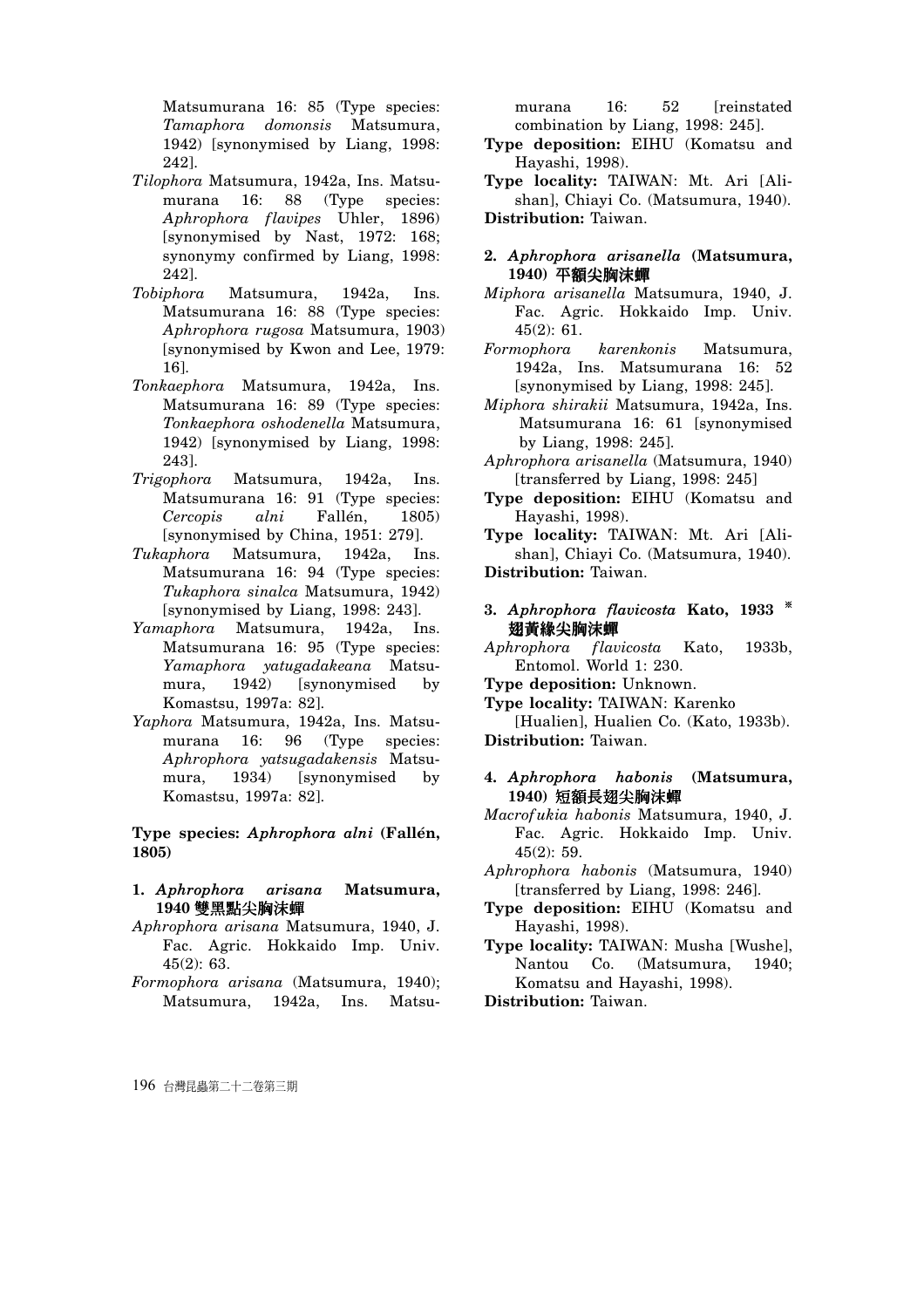- **5.** *Aphrophora horishana* **Matsumura,**  1940 額基黑帶尖胸沫蟬
- *Aphrophora horishana* Matsumura, 1940, J. Fac. Agric. Hokkaido Imp. Univ. 45(2): 63.
- **Type deposition:** EIHU (Komatsu and Hayashi, 1998; Komatsu and Hayashi, 1998).
- **Type locality:** TAIWAN: Horisha [Puli], Nantou Co. (Matsumura, 1940).

**Distribution:** Taiwan.

- **6.** *Aphrophora horizontalis* **Kato, 1933** 雙黑帶尖胸沫蟬
- *Aphrophora horizontalis* Kato, 1933b, Entomol. World 1: 228.
- *Obiphora mushana* Matsumura, 1942a, Ins. Matsumurana 16: 63 [synonymised by Liang, 1998: 246].
- *Obiphora rectella* Matsumura, 1942a, Ins. Matsumurana 16: 64 [synonymised by Liang, 1998: 246].
- **Type deposition:** Unknown.
- **Type locality:** TAIWAN: Karenko [Hualien], Hualien Co. (Kato, 1933b).
- **Distribution:** China (**Henan (new record)**, Anhui, Zhejiang, Hubei, Jiangxi, Fujian, Guangdong, Guangxi, Sichuan, Guizhou, Yunnan), Russia (Maritime Territory, Kurile Island), Korea Peninsula (Sakhalin, Quelpart Islands), Japan (Hokkaido, Honshu, Kyushu, Shikoku), Taiwan.
- **Remarks:** We have examined one male specimen of this species from the Insect Collection of Anhui Agricultural Univ., Anhui Prov., China, which was collected by Dr. Ping Cai from Gikon Mt., Hsinyang Co., Henan Prov., China on July 9, 1997.
- **7.** *Aphrophora intermedia* **Uhler, 1896**  白帶尖胸沫蟬
- *Aphrophora intermedia* Uhler, 1896, US Natl. Mus. Proc. 19: 288.
- *Cercopis intermedia* (Uhler, 1896); Lallemand, 1912, Gen. Insect 143: 60 (Metcalf, 1962).
- *Obiphora intermedia* (Uhler, 1896); Matsumura, 1942a, Ins. Matsumurana 16: 63 [reinstated combination by Liang, 1998: 246].
- **Type deposition:** USNM (Uhler, 1896).
- **Type locality:** JAPAN: Mt. Ibuki (Liang, 2000).
- **Distribution:** China, Korea, Japan (Hokkaido, Kyushu, Honshu, Shikoku), Taiwan.
- **8.** *Aphrophora karenkoensis* **Kato, 1933**<sup>ŏ</sup> 三角黃斑尖胸沫蟬
- *Aphrophora karenkoensis* Kato, 1933b, Entomol. World 1: 229.
- **Type deposition:** Unknown.
- **Type locality:** TAIWAN: Karenko [Hualien], Hualien Co. (Kato, 1933b). **Distribution:** Taiwan.
- **9.** *Aphrophora kikuchii* **(Matsumura,**  1940) 雙白斑尖胸沫蟬
- *Awaphora kikuchii* Matsumura, 1940, J. Fac. Agric. Hokkaido Imp. Univ. 45(2): 60.
- *Aphrophora kikuchii* (Matsumura, 1940) [transferred by Liang, 1998: 247].
- **Type deposition:** EIHU (Komatsu and Hayashi, 1998).
- **Type locality:** TAIWAN: Kyuhabon, Nantou Co. (Matsumura, 1940).

**Distribution:** China, Taiwan.

- **10.** *Aphrophora memorabilis* **Walker,**  1858 白帶黑紋尖胸沫蟬
- *Aphrophora memorabilis* Walker, 1858, Suppl. List Homopterous Insetcs in BMNH: 186.
- *Aphrophora notabilis* Walker, 1858, Suppl. List Homopterous Insetcs in BMNH: 186 [synonymised by Metcalf, 1962: 466].
- *Cercopis memorabilis* (Walker, 1858); Lallemand, 1912, Gen. Insect 143: 61 [reinstated combination by Metcalf, 1962: 466].

**Type deposition:** BMNH (Walker, 1858). **Type locality:** CHINA (Walker, 1858).

**Distribution:** China (Anhui, Hubei,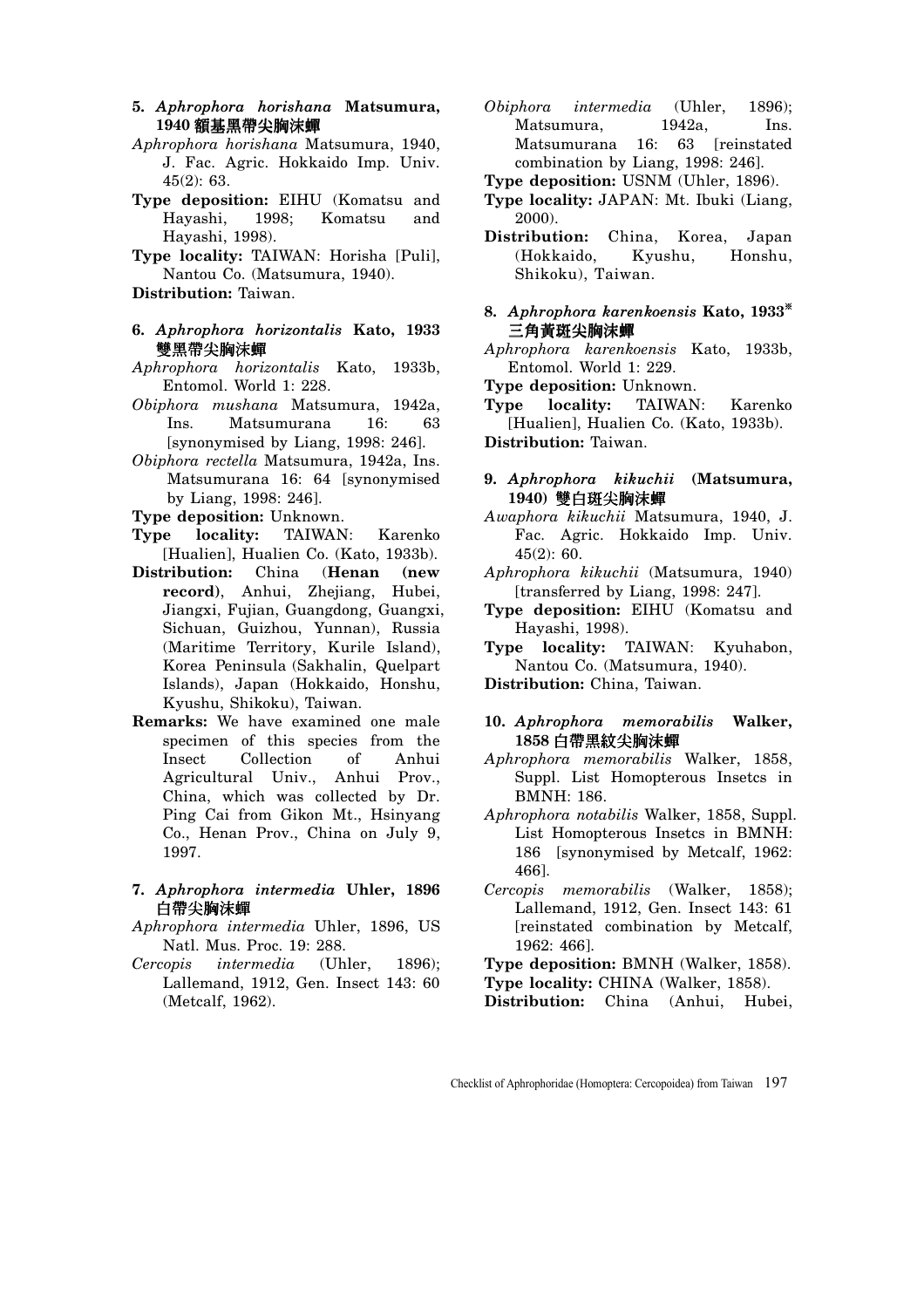Hunan, Shaanxi, Jiangxi, Jiangsu, Sichuan, Yunnan, Guizhou, Zhejiang, Guangdong, Guangxi, Fujian), Taiwan.

- **11.** *Aphrophora mushana* **(Matsumura,**  1940) 緣斑透翅尖胸沫蟬
- *Nagafukia mushana* Matsumura, 1940, J. Fac. Agric. Hokkaido Imp. Univ. 45(2): 58.
- *Aphrophora mushana* (Matsumura, 1940) [transferred by Liang, 1998: 248].
- **Type deposition:** EIHU (Komatsu and Hayashi, 1998).

**Type locality:** TAIWAN: Musha [Wushe], Nantou Co. (Matsumura, 1940).

**Distribution:** Taiwan.

#### **12.** *Aphrophora nagasawae* **Matsumura,**  1907 擬白帶尖胸沫蟬

- *Aphrophora nagasawae* Matsumura, 1907, Annot. Zool. Jpn. 6: 108.
- *Cercopis nagasawae* (Matsumura, 1907); Lallemand, 1912, Gen. Insect 143: 61 [reinstated combination by Metcalf, 1962: 467].
- **Type deposition:** EIHU (Komatsu and Hayashi, 1998).

**Type locality:** TAIWAN: Taihoku [Taipei] (Matsumura, 1907).

**Distribution:** Taiwan.

## **13.** *Aphrophora nomurella* **(Matsumura,**  1942) 平額狹翅尖胸沫蟬

- *Hosophora nomurella* Matsumura, 1942a, Ins. Matsumurana 16: 54.
- *Hosophora rarasana* Matsumura, 1942a, Ins. Matsumurana 16: 54 [synonymised by Liang, 1998: 248].
- *Aphrophora nomurella* (Matsumura, 1942) [transferred by Liang, 1998: 248].
- **Type deposition:** EIHU (Komatsu and Hayashi, 1998).
- **Type locality:** TAIWAN: Arisan [Alishan], Chiayi Co. (Matsumura, 1942a).

**Distribution:** Taiwan.

14. Aphrophora taiwana Kato, 1933<sup>\*</sup> 臺 灣擬白帶尖胸沫蟬

- *Aphrophora taiwana* Kato, 1933b, Entomol. World 1: 231.
- *Miphora taiwana* (Kato, 1933b); Matsumura, 1942a, Ins. Matsumurana 16: 61 [reinstated combination by Liang, 1998: 251].
- **Type deposition:** Unknown (Komatsu and Hayashi, 1998).
- **Type locality:** TAIWAN: Karenko [Hualien], Hualien Co. (Kato, 1933b).

**Distribution:** Taiwan.

- **15.** *Aphrophora tsuruana* **Matsumura,**  1907 褐翅黑點尖胸沫蟬
- *Aphrophora tsuruana* Matsumura, 1907, Annot. Zool. Jpn. 6: 110.
- *Cercopis tsuruana* (Matsumura, 1907); Lallemand, 1912, Gen. Insect 143: 63 [reinstated combination by Liang, 1998: 251-252].
- *Aphrophora kanoniella* Matsumura, 1940, J. Fac. Agric. Hokkaido Imp. Univ. 45(2): 536 [synonymised by Liang, 1998: 251].
- *Formophora kohozana* Matsumura, 1942a, Ins. Matsumurana 16: 52 [synonymised by Liang, 1998: 251].
- *Formophora kononiella* (Matsumura, 1940) [transferred by Matsumura, 1940: 52, 54].
- *Sagophora tsuruana* (Matsumura, 1907) [transferred by Matsumura, 1942b: 75].
- **Type deposition:** EIHU (Komatsu and Hayashi, 1998).
- **Type locality:** TAIWAN: Taikokan (Matsumura, 1907; Komatsu and Hayashi, 1998).
- **Distribution:** China (Hubei, Jiangxi, Fujian, Guangdong, Guangxi, Sichuan, Guizhou), Taiwan.

## **Genus** *Aphropsis* **Metcalf and Horton, 1934 脊沫蟬屬**

- *Aphropsis* Metcalf and Horton, 1934, Lingnan Sci. J. 13: 409.
- **Type species:** *Aphropsis gigantean* **Metcalf and Horton, 1934**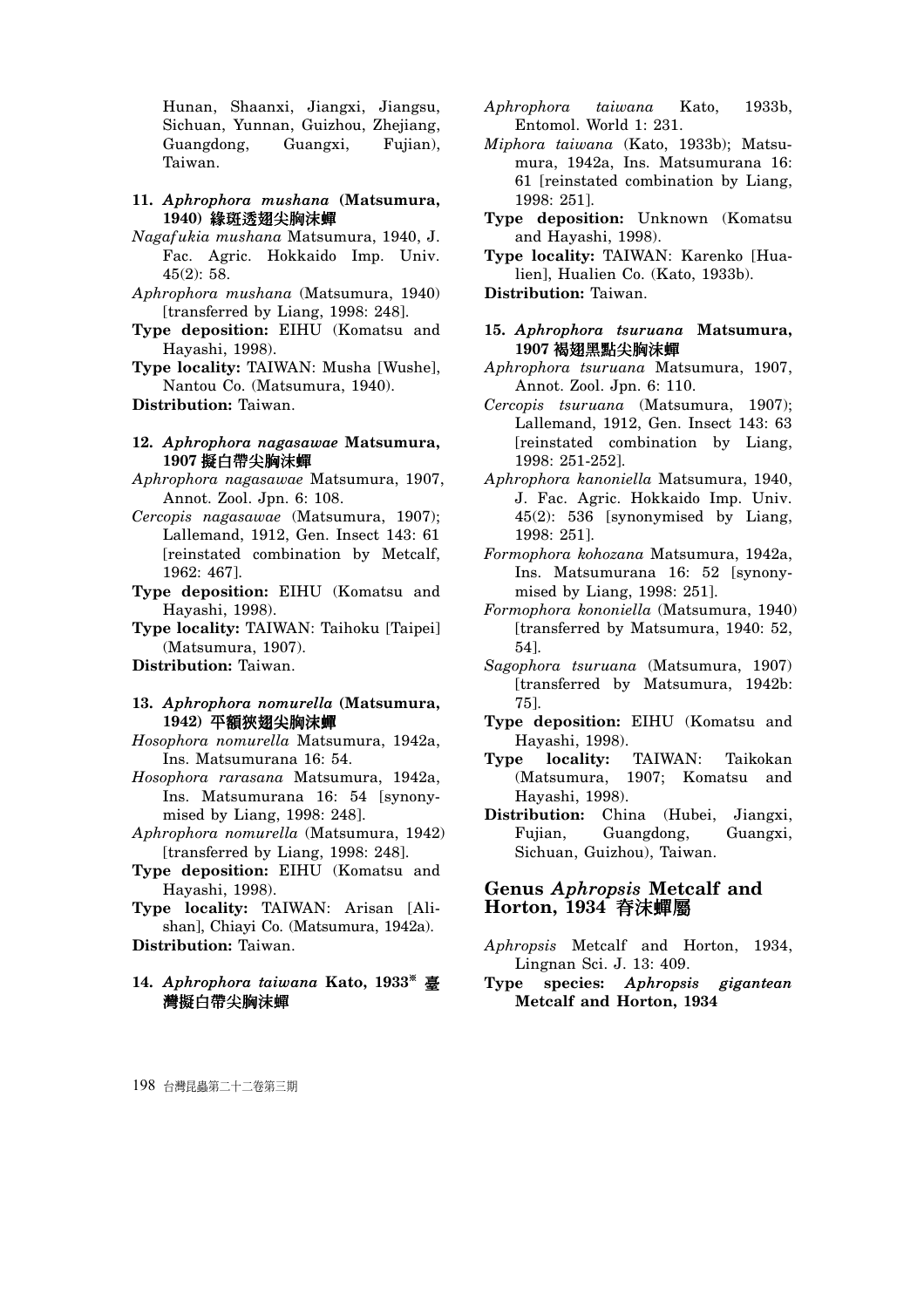- **16.** *Aphropsis maxima* **Jacobi, 1921** ̂ 脊沫蟬
- *Aphropsis maxima* Jacobi, 1921, Arch. f. Natuegesch. 87: 28.

**Type deposition:** SMTD (Emmrich, 1974).

**Type locality:** TAIWAN: Hoozan [Fengshan], Kaohsiung Co. (Jacobi, 1921).

**Distribution:** Taiwan.

# **Genus** *Jembrana* **Distant, 1908**  歧脊沫蟬屬

- *Jembrana* Distant, 1908, Rhynchota IV-Homoptera. The fauna of British India including Ceylon and Burma: 104.
- **Type species:** *Jembrana buprestioides*  **Distant, 1908**
- **17.** *Jembrana arisanensis* **Chou and**  Liang, 1987 長莖歧脊沫蟬
- *Jembrana arisanensis* Chou and Liang, 1987: Entomotaxonomia 9(4): 283- 288.
- **Type deposition:** ICRI (Hua, 1989).

**Type locality:** TAIWAN: Alishan, Chiayi Co. (Chou and Liang, 1987). **Distribution:** Taiwan.

- 18. *Jembrana albinotata* Kato, 1933<sup>\*</sup> 白 紋歧脊沫蟬
- *Jembrana albinotata* Kato, 1933b, Entomol. World 1: 224.
- **Type deposition:** Unknown.
- **Type locality:** TAIWAN: Musha [Wushe], Nantou Co. (Kato, 1933b).

**Distribution:** Taiwan.

- **19.** *Jembrana centralis* **Matsumura,**  1940 顯中脊歧脊沫蟬
- *Jembrana centralis* Matsumura, 1940, J. Fac. Agric. Hokkaido Imp. Univ. 45(2): 51.
- **Type deposition:** EIHU (Komatsu and Hayashi, 1998).
- **Type locality:** TAIWAN: Mt. Ari [Alishan], Chiayi Co. (Matsumura, 1940).

## **Distribution:** Taiwan.

- **20.** *Jembrana daitoensis* **Matsumura,**  1940 褐斑歧脊沫蟬
- *Jembrana daitoensis* Matsumura, 1940, J. Fac. Agric. Hokkaido Imp. Univ. 45(2): 50.
- **Type deposition:** EIHU (Komatsu and Hayashi, 1998).
- **Type locality:** TAIWAN: Mt. Toran [Tatung], Taichung Co. (Matsumura, 1940).

**Distribution:** Taiwan.

- **21.** *Jembrana flavomaculata* **Kato,**  1933<sup>\*</sup> 黃斑歧脊沫蟬
- *Jembrana flavomaculata* Kato, 1933b, Entomol. World 1: 223.
- **Type deposition:** Unknown.
- **Type locality:** TAIWAN: Mt. Niitaka, Nantou Co. (Kato, 1933b).
- **Distribution:** Taiwan.

## 22. *Jembrana formosana* Kato, 1933<sup>*\**</sup> 擬 褐斑歧脊沫蟬

- *Jembrana formosana* Kato, 1933b, Entomol. World 1: 226.
- **Type deposition:** Unknown.
- **Type locality:** TAIWAN: Suiha (Kato, 1933b).
- **Distribution:** Taiwan.

## **23.** *Jembrana kankonis* **Matsumura,**  1942 莖端平歧脊沫蟬

- *Jembrana kankonis* Matsumura, 1942a, Ins. Matsumurana 16: 55.
- **Type deposition:** EIHU (Komatsu and Hayashi, 1998).
- **Type locality:** TAIWAN: Kwanko (Matsumura, 1942a).

**Distribution:** Taiwan.

- **24.** *Jembrana kanoniella* **Matsumura,**  1940 頭中黑歧脊沫蟬
- *Jembrana kanoniella* Matsumura, 1940, J. Fac. Agric. Hokkaido Imp. Univ. 45(2): 51.
- **Type deposition:** EIHU (Komatsu and Hayashi, 1998).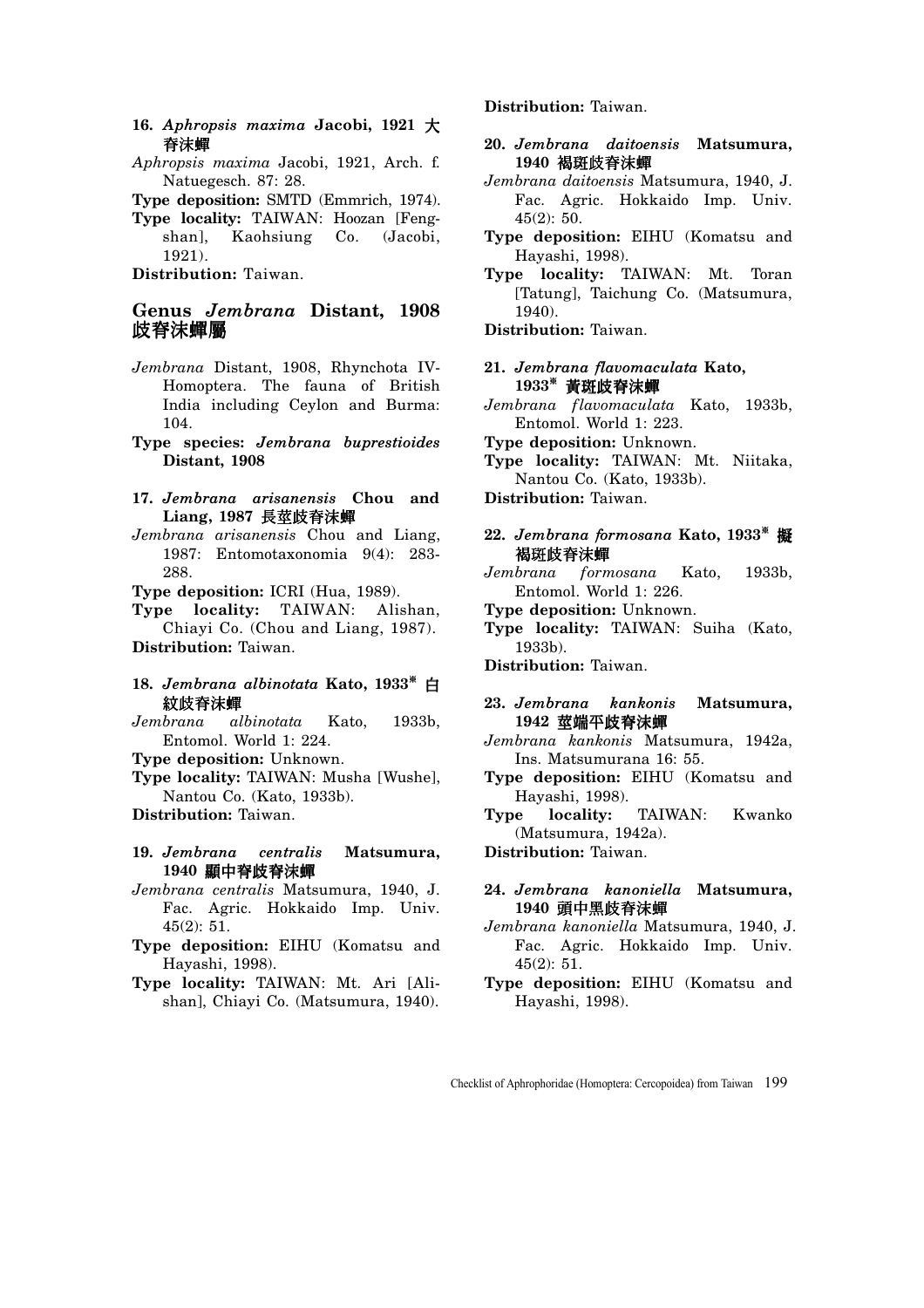**Type locality:** TAIWAN: Mt. Ari [Alishan], Chiayi Co. (Matsumura, 1940). **Distribution:** Taiwan.

- 25. *Jembrana punctipennis* Kato, 1933<sup>\*</sup> 翅端黄歧脊沫蟬
- *Jembrana punctipennis* Kato, 1933b, Entomol. World 1: 225.
- **Type deposition:** Unknown.
- **Type locality:** TAIWAN: Musha [Wushe], Nantou Co. (Kato, 1933b).

**Distribution:** Taiwan.

## **Genus** *Jembra* **Metcalf and Horton, 1934 三脊沫蟬屬**

- *Jembra* Metcalf and Horton, 1934, Lingnan Sci. J. 13: 408.
- *Jembroides* Matsumura, 1942a, Ins. Matsumurana 16: 55 (Type species: *Jembroides inouyei* Matsumura, 1942) [synonymised by Liang, 1999: 339].
- **Type species:** *Jembra nigronervosa* **(Lallemand, 1924)**
- **Remarks:** Metcalf and Horton (1934) erected the genus *Jembra*, which only contains the single species *J. pallida* Metcalf and Horton. But, Liang (1999) noted that this species is the synonym of *J. nigronervosa* (Lallemand, 1924).

#### **26.** *Jembra inouyei* **(Matsumura, 1942)**

*Jembroides inouyei* Matsumura, 1942a, Ins. Matsumurana 16: 56.

- *Jembra inouyei* (Matsumura, 1942) [transferred by Liang, 1999: 345].
- **Type deposition:** EIHU (Komatsu and Hayashi, 1998).
- **Type locality:** TAIWAN: Arisan [Alishan], Chiayi Co. (Matsumura, 1942a). **Distribution:** Taiwan.

# **Genus** *Jembrophora* **Matsumura,**  1942 大頰中脊沫蟬屬

*Jembrophora* Matsumura, 1942a, Ins. Matsumurana 16: 57.

**Type species:** *Jembrophora sawadai* 

#### **Matsumura, 1942**

- **27.** *Jembrophora sawadai* **Matsumura,**  1942 直莖大頰中脊沫蟬
- *Jembrophora sawadai* Matsumura, 1942a, Ins. Matsumurana 16: 57.
- **Type deposition:** EIHU (Komatsu and Hayashi, 1998).
- **Type locality:** TAIWAN: Hattsukan [Patungkuan], Nantou Co. (Matsumura, 1942a).

**Distribution:** Taiwan.

## **Genus** *Megafukia* **Matsumura,**  1940 大尖胸沫蟬屬

*Megafukia* Matsumura, 1940, J. Fac. Agric. Hokkaido Imp. Univ. 45(2): 59.

**Type species:** *Megafukia gigas* **(Kato, 1933)** 

- **28.** *Megafukia gigas* (Kato, 1933)  $*$  臺灣 大尖胸沫蟬
- *Aphrophora gigas* Kato, 1933b, Entomol. World 1: 227.
- *Megafukia gigas* (Kato, 1933) [transferred by Matsumura, 1940: 59].

**Type deposition:** Unknown.

**Type locality:** TAIWAN: Shinchiku [Hsinchu], Hsinchu Co. (Kato, 1933b). **Distribution:** Taiwan.

# **Tribe CLOVIINI Schmidt, 1920**  鏟頭浨蟬族

Cloviini Schmidt, 1920a, Stettin Entomol. Ztg. 81: 48.

# **Genus Clovia Stål, 1866 鏟頭沫蟬** 屬

- *Clovia* Stål, 1866, Hemiptera Africana 4: 75.
- *Betaclovia* Matsumura, 1940, J. Fac. Agric. Hokkaido Imp. Univ. 45(2): 38 (Type species: *Betaclovia longicephala*  (Kato, 1933)) [synonymised by Liang, 1998: 243].

**Type species:** *Clovia bigoti* **(Signoret,**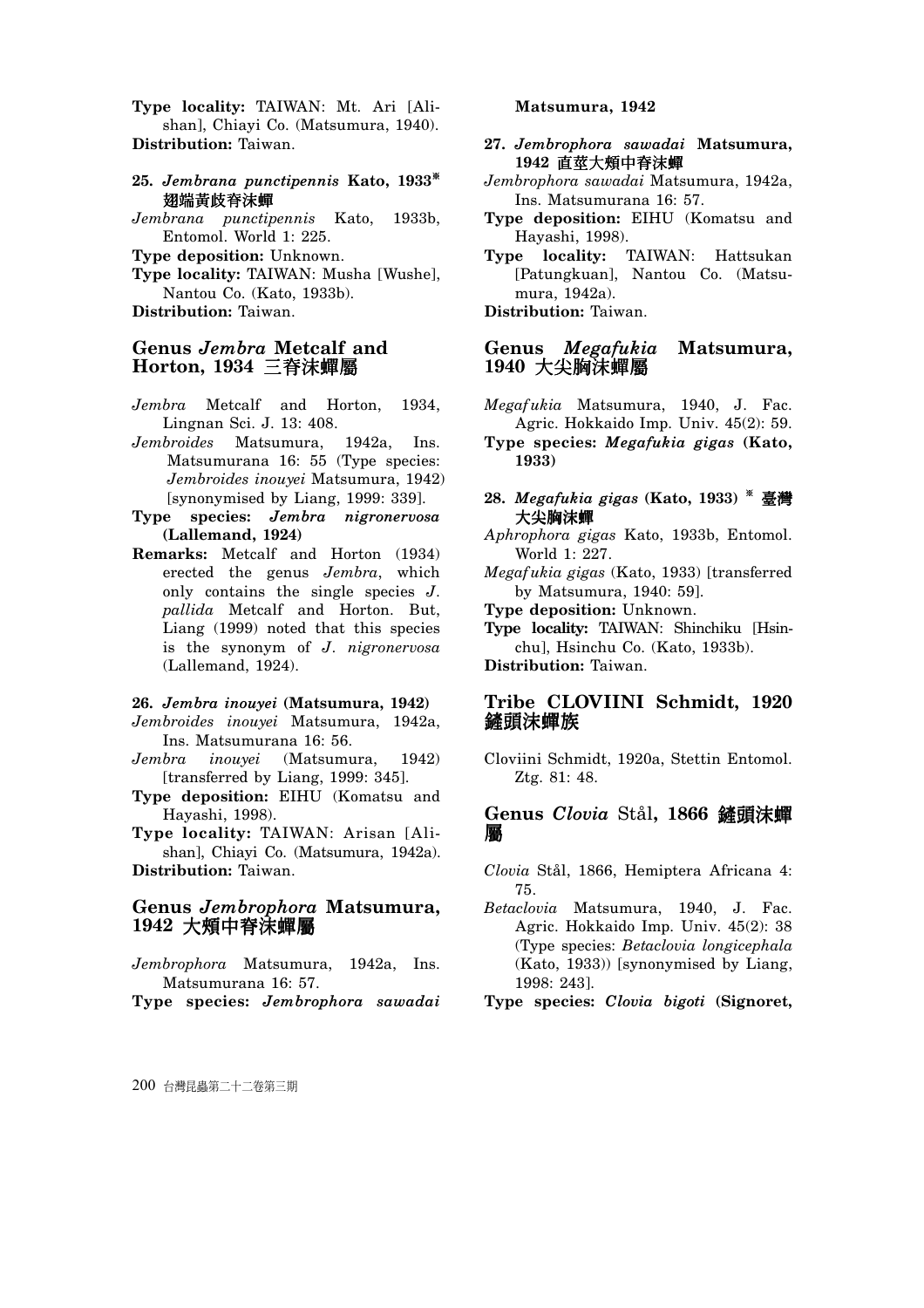**1858)** 

- 29. Clovia bipunctata Kirby, 1891 二點鏟 頭沫蟬
- *Clovia bipunctata* Kirby, 1891, Linn. Soc. London J. Zool. 24: 163 (Metcalf, 1962).
- **Type deposition:** Unknown.
- **Type locality:** CEYLON [SRILANKA] (Metcalf, 1962).
- **Distribution:** India (Pondicherry), Bengal, Sri Lanka, China (Fujian), Japan, Taiwan, Java.
- **30. Clovia conifera (Walker, 1851) 錐形** 禾草鏟頭沫蟬
- *Ptyelus conifer* Walker, 1851, List Homopterous Insetcs in BMNH 3: 711.
- *Ptyelus simulans* Walker, 1851, List Homopterous Insetcs in BMNH 3: 717 [synonymised by Metcalf, 1962: 100].
- *Ptyelus frenulatus* Stål, 1854, Akad. Forhandl. 11: 250 [synonymised by Metcalf, 1962: 100].
- *Clovia frenulata* (Stål, 1854) [reinstated combination by Stål, 1866: 75].
- *Clovia conifer* (Walker, 1851) [transferred by Atkinson, 1885: 19].
- **Type deposition:** BMNH (Walker, 1851).
- **Type locality:** East Indies (Walker, 1851).
- **Distribution:** India, Bangladesh [Bengal], Sikkim, Burma, Thailand, Laos, Cambodia, Vietnam, China (Xizang, Tsinghai, Gansu, Yunnan, Guizhou, Guangxi, Guangdong, Fujian), Japan, Taiwan, Philippines, Malay Peninsula, Malaysia (Malacca, **Pahang (new record), Perak (new record)**, Sarawak), Singapore, Indonesia.
- **Remarks:** We have examined 4 male and 11 female specimens of this species from TARI. Those specimens were collected by Drs. C.W. & L.B. O'Brien from Pahang  $(1\uparrow, 3\uparrow)$  and Perak  $(3)$ Ɛ, 8Ə), Malaysia on 7-30 July 1992.
- **31.** *Clovia lineatocollis* **(de Motschulsky,**  1859) 黑縱線鏟頭沫蟬
- *Aphrophora lineatocollis* de Motschulsky, 1859: 110 (Metcalf, 1962).
- *Clovia perstrigata* Kirby, 1891a, Linn. Soc. London J. Zool. 24: 162.
- *Clovia lineatocollis* (de Motschulsky); Melichar, 1903, Homopteren- Fauna von Ceylon 1903: 135.
- **Type deposition:** Unknown.
- **Type locality:** CEYLON [Sri Lanka] (Metcalf, 1962).
- **Distribution:** India, Sri Lanka, Taiwan.
- **32.** *Clovia longicephala* **Kato**, 1933<sup>\*</sup> 長 鏟頭沫蟬
- *Clovia longicephala* Kato, 1933b, Entomol. World 1: 220 [reinstated combination by Liang, 1998: 243].
- *Betaclovia longicephala* (Kato) [transferred by Matsumura, 1940: 76].
- **Type deposition:** Unknown.
- **Type locality:** TAIWAN: Musha [Wushe], Nantou Co. (Kato, 1933b).
- **Distribution:** Taiwan.
- **33.** *Clovia multilineata* **(Stål, 1865)** ቢ 鏟頭沫蟬
- *Ptyelus multilineata* Stål, 1865, Ofversigt af Svenska Vetensk. Akad. Forhandl. 22: 154 (Metcalf, 1962).
- *Clovia multilineata* (Stål, 1865) [transferred by Stål, 1866: 76].
- **Type deposition:** Unknown.
- **Type locality:** CHINA (Metcalf, 1962).
- **Distribution:** China (Guangdong, Sichuan, Yunnan), Taiwan, Oriental region.
- **34.** *Clovia peracuta* **Jacobi, 1921** ᄂ៉ 線鏟頭沫蟬
- *Clovia peracuta* Jacobi, 1921, Arch. f. Natuegesch. 87: 13.
- **Type deposition:** SMTD (Emmrich, 1974).

**Type locality:** TAIWAN (Jacobi, 1921). **Distribution:** Taiwan.

35. Clovia puncta (Walker, 1851) 一點鏟 頭沫蟬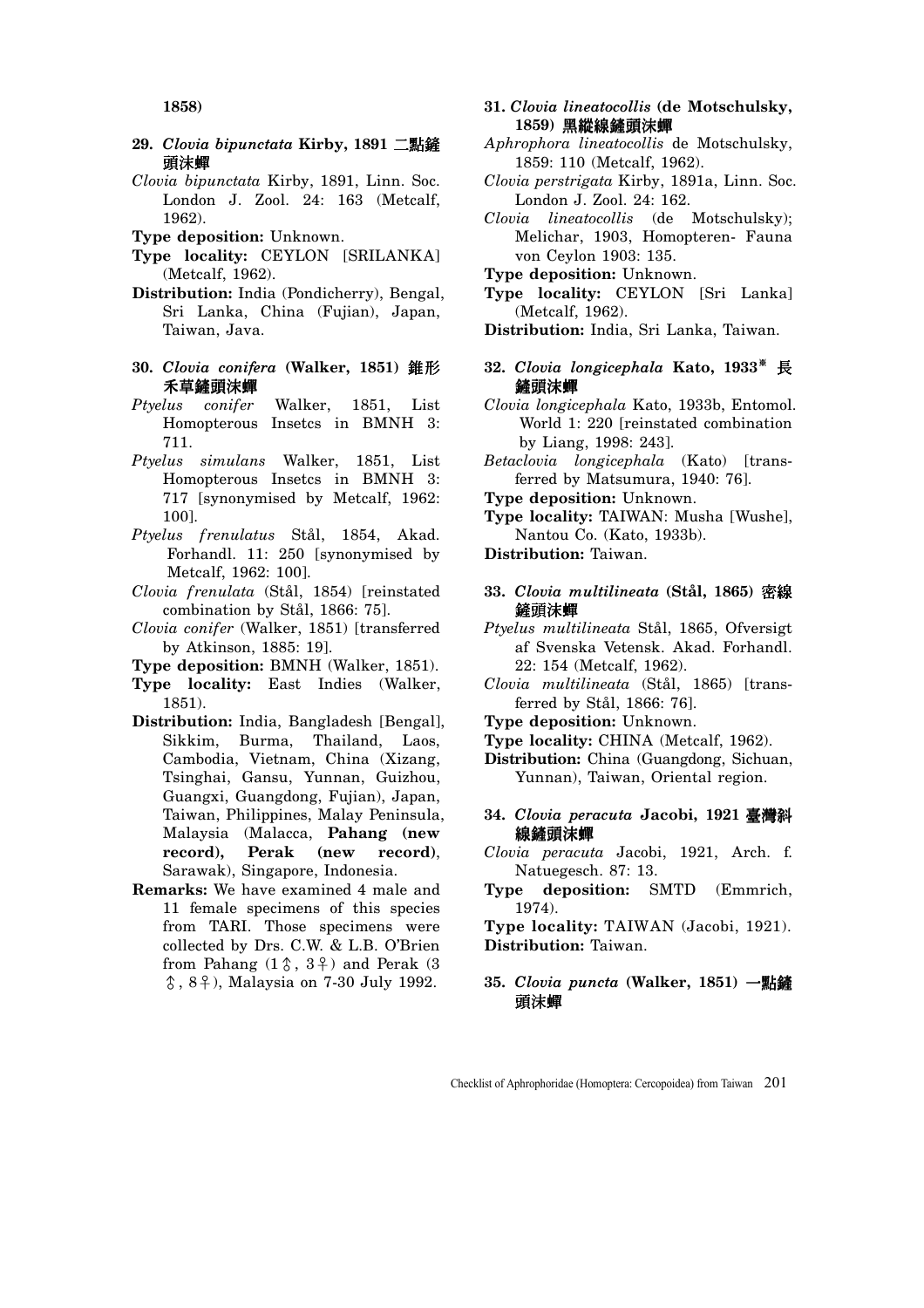- *Ptyelus punctum* Walker, 1851, List Homopterous Insetcs in BMNH 3: 718, 719.
- *Ptyelus bipunctipennis* Stål, 1854, Ofversigt af Svenska Vetensk. Akad. Forhandl. 11: 250 [synonymised by Metcalf, 1962: 118].
- *Clovia punctum* (Walker, 1851); Metcalf, 1962: 118, 119.
- **Type deposition:** BMNH.
- **Type locality:** North Bengle (Walker, 1851).
- **Distribution:** India (Madras, Bombay [Mumbai], Uttar Pradesh, Mysore, Bihar), Sikkim, Vietnam (Tonkin, Tonlon), Bangladesh, China (Sichuan, Hubei, Jiangsu, Yunnan, Guizhou, Hunan, Jiangxi, Zhejiang, Guangxi, Guangdong, Hong Kong, Hainan, Fujian**)**, Japan (Okinawa, Ryuku), Taiwan (Kinmen, Orchid Island), Java.
- **36.** *Clovia quadrangularis* **Metcalf and Horton, 1934 方斑鏟頭沫蟬**
- *Clovia quadragularis* Metcalf and Horton, 1934, Lingnan Sci. J. 13: 422.
- *Clovia rectangularis* Lallemand, 1942, Notes Entomol. Chinoise 9: 69 [synonymised by Metcalf, 1962: 120].
- **Type deposition:** ICRI (formerly called Lingnan Univ.) (Hua, 1989) and NCSU (pers. comm.).
- **Type locality:** CHINA: Hainan (Metcalf and Horton, 1934).
- **Distribution:** China (Sichuan, Hubei, Anhui, Hunan, Jiangxi, Zhejiang, Yunnan, Guizhou, Guangxi, Hainan, Guangdong, Fujian), Taiwan (Kinmen).

# **Genus** *Nagaclovia* Matsumura, 1940 長鏟頭沫蟬屬

- *Nagaclovia* Matsumura, 1940, J. Fac. Agric. Hokkaido Imp. Univ. 45(2): 48.
- **Type species:** *Nagaclovia formosana*  **Matsumura, 1940**
- **37.** *Nagaclovia formosana* **Matsumura,**  1940 長鏟頭沫蟬
- *Nagaclovia formosana* Matsumura, 1940, J. Fac. Agric. Hokkaido Imp. Univ. 45(2): 48.
- *Nagaclovia piceipectus* Matsumura, 1940, J. Fac. Agric. Hokkaido Imp. Univ. 45(2): 49 [synonymised by Liang, 1998: 252].
- **Type deposition:** EIHU (Komatsu and Hayashi, 1998).
- **Type locality:** TAIWAN: Kotosho [Orchid Is.], Taitung Co. (Matsumura, 1940).
- **Distribution:** Taiwan (Eastern Taiwan; Orchid Island; Green Island **(new record)**), China, Japan (Okinawa).
- **Remarks:** The present authors collected this species from the plant *Miscanthus floridulus* (Labill.) Warb. ex Schum. & Laut. (Poaceae) from 1998 to 2002 in Taiwan and its adjacent islands, such as Orchid Island and Green Island. Its host-plant range is very narrow by the authors' collection records.

# **Tribe LEPYRONIINI Lallemand**  and Synave, 1952 圓沫蟬族

Lepyroniini Lallemand and Synave, 1952, Brussels Inst. Roy. Sci. Nat. Bull. 28: 17.

# **Genus** *Ariptyelus* **Matsumura,**  1940 凸額脊沫蟬屬

- *Ariptyelus* Matsumura, 1940, J. Fac. Agric. Hokkaido Imp. Univ. 45(2): 50.
- *Toroptyelus* Matsumura, 1942b, Ins. Matsumurana 16: 90 (Type species: *Toroptyelus arisanus* Matsumura, 1942) [synonymised by Liang, 1998: 243].
- **Type species:** *Ariptyelus auropilosus* **(Matsumura, 1907).**

#### **38.** *Ariptyelus arisanus* **(Matsumura,**  1942) 凸額褐帶脊沫蟬

*Toroptyelus arisanus* Matsumura, 1942b,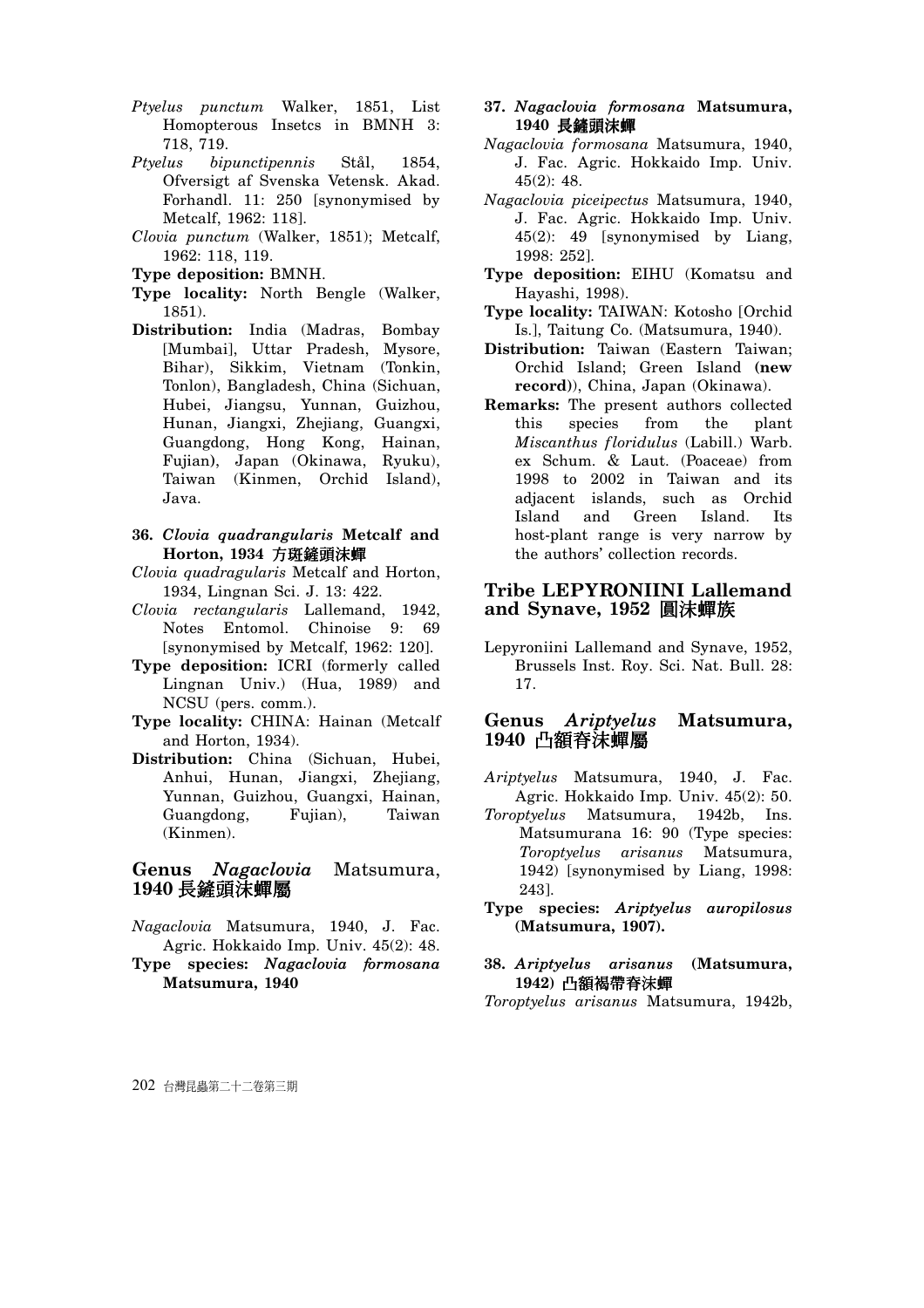Ins. Matsumurana 16: 91.

- *Ariptyelus arisanus* (Matsumura, 1942) [transferred by Liang, 1998: 252].
- **Type deposition:** EIHU (Komatsu and Hayashi, 1998).
- **Type locality:** TAIWAN: Arisan [Alishan], Chiayi Co. (Matsumura, 1942b; Komatsu and Hayashi, 1998).

**Distribution:** Taiwan.

#### **39.** *Ariptyelus auropilosus* **(Matsumura,**  1907) 金毛凸額脊沫蟬

- *Aphrophora auropilosus* Matsumura, 1907, Annot. Zool. Jpn. 6: 113.
- *Cercopis auropilosus* (Matsumura, 1907) [transferred by Lallemand, 1912: 60].
- *Peuceptyelus auropilosus* (Matsumura, 1907) [transferred by Schumacher, 1915a: 88].
- *Ariptyelus auropilosus* (Matsumura, 1907) [transferred by Matsumura, 1940: 50].
- *Ariptyelus kikuchii* Matsumura, 1942a, Ins. Matsumurana 16: 47 [synonymised by Liang, 1998: 252].
- *Ariptyelus shokanus* Matsumura, 1942a, Ins. Matsumurana 16: 47 [synonymised by Liang, 1998: 252].
- **Type deposition:** EIHU (Komatsu and Hayashi, 1998).
- **Type locality:** TAIWAN: Koshun [Henchun], Pingtung Co. (Matsumura, 1907; Komatsu and Hayashi, 1998).
- **Distribution:** China (Yunnan), Japan, Taiwan.

# **Genus** *Lepyronia* **Amyot and Serville, 1843 圓沫蟬屬**

- *Lepyronia* Amyot and Serville, 1843, Hemipteres. 1843: 567.
- *Euclovia* Matsumura, 1903, Sapporo Col. Agric. J. 2: 24 (Type species: *Euclovia okadae* Matsumura, 1903) [synonymised by Nast, 1972: 160].
- **Type species:** *Lepyronia coleoptrata* **(Linnaeus, 1758)**
- **40.** *Lepyronia okadae* **(Matsumura, 1903)**  斜帶圓沫蟬
- *Euclovia okadae* Matsumura, 1903, Sapporo Col. Agric. J. 2: 25.
- *Lepyronia bifasciata* Liu, 1942, Lingnan Sci. J. 20: 245 [synonymised by Nast, 1972: 160].
- *Lepyronia okadae* (Matsumura, 1903) [transferred by Nast, 1972: 161].
- **Type deposition:** EIHU (Komatsu and Hayashi, 1998).
- **Type locality:** JAPAN: Schizuoka (Matsumura, 1903; Komatsu and Hayashi, 1998).
- **Distribution:** China (Anhui, Fujian, Guangdong, Guizhou, Hebei, Henan, Hubei, Jianxi, Jiangsu, Jiling, Sinkiang, Shandong, Munchuria, Sichunan, Yunnan), Korea Peninsula, Japan (Honshu, Kyushu), Taiwan (Liang, 1992).

## **Genus** *Nokophora* **Matsumura,**  1940 長喙尖胸沫蟬屬

- *Nokophora* Matsumura, 1940, J. Fac. Agric. Hokkaido Imp. Univ. 45(2): 56.
- **Type species:** *Nokophora nokoensis*  Matsumura, 1940
- **41.** *Nokophora nokoensis* **Matsumura,**  1940 長喙尖胸沫蟬
- *Nokophora nokoensis* Matsumura, 1940, J. Fac. Agric. Hokkaido Imp. Univ. 45(2): 56.
- **Type deposition:** EIHU (Komatsu and Hayashi, 1998).
- **Type locality:** TAIWAN: Noko [Nengkao], Nantou Co. (Matsumura, 1940).

**Distribution:** Taiwan.

## **Genus** *Peuceptyelus* **Sahlberg,**  1871 卵沫蟬屬

- *Peuceptyelus* Sahlberg, 1871, Not. Fenn. (n.s.) 9(12): 84 (Metcalf, 1962).
- *Jembropsis* Matsumura, 1940, J. Fac. Agric. Hokkaido Imp. Univ. 45(2): 52 (Type species: *Jembropsis roku-*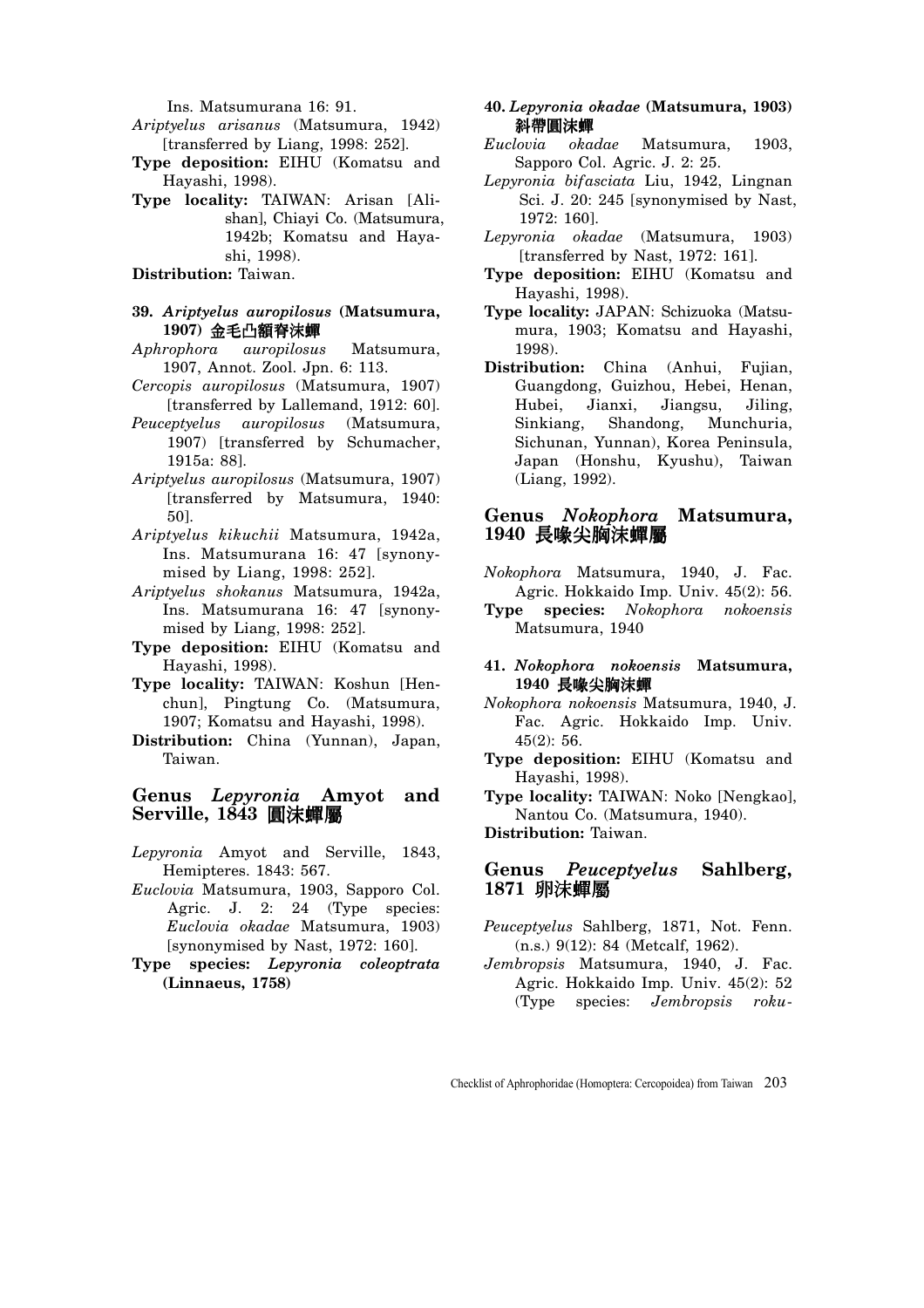*rinzana* Matsumura, 1940) [synonymised by Liang, 1998: 243].

- *Kitaptyelus* Matsumura, 1940, J. Fac. Agric. Hokkaido Imp. Univ. 45(2): 36 (Type species: *Peuceptyelus miyabei*  Matsumura, 1911) [synonymised by Liang, 1998: 243].
- *Ainoptyelus* Matsumura, 1942a, Ins. Matsumurana 16: 46 (Type species: *Peuceptyelus nigroscutellatus*  Matsumura, 1904) [synonymised by Nast, 1972: 162; synonymy confirmed by Liang, 1998: 244].
- *Eguptyelus* Matsumura, 1942a, Ins. Matsumurana 16: 50 (Type species: *Jembropsis exacavatus* Matsumura, 1940) [synonymised by Liang, 1998: 244].
- *Futaptyelus* Matsumura, 1942a, Ins. Matsumurana 16: 50 (Type species: *Futaptyelus hiraozanus* Matsumura, 1942) [synonymised by Liang, 1998: 244].
- *Iwaptyelus* Matsumura, 1942a, Ins. Matsumurana 16: 50 (Type species: *Peuceptyelus ogasawarai* Matsumura, 1940) [synonymised by Liang, 1998: 244].
- *Kageptyelus* Matsumura, 1942a, Ins. Matsumurana 16: 58 (Type species: *Kageptyelus kageyamai* Matsumura, 1942) [synonymised by Liang, 1998: 244].
- *Koreptyelus* Matsumura, 1942a, Ins. Matsumurana 16: 59 (Type species: *Kitaptyelus ikumai* Matsumura, 1940) [synonymised by Liang, 1998: 244].
- *Maptyelus* Matsumura, 1942a, Ins. Matsumurana 16: 59 (Type species: *Maptyelus depressus* Matsumura, 1942) [synonymised by Liang, 1998: 244].
- *Mimoptyelus* Matsumura, 1942a, Ins. Matsumurana 16: 61 (Type species: *Peuceptyelus takaosanus* Matsumura, 1934) [synonymised by Liang, 1998: 244].
- *Nikkoptyelus* Matsumura, 1942b, Ins. Matsumurana 16: 102 (Type species:

*Peuceptyelus dimidiatus* Matsumura, 1904) [synonymised by Liang, 1998: 244].

- *Oiptyelus* Matsumura, 1942a, Ins. Matsumurana 16: 66 (Type species: *Peuceptyelus oiwakeanus* Matsumura, 1934) [synonymised by Liang, 1998: 244].
- *Sappoptyelus* Matsumura, 1942b, Ins. Matsumurana 16: 75 (Type species: *Sappoptyelus jozanus* Matsumura, 1942) [synonymised by Liang, 1998: 244].
- **Type species:** *Peuceptyelus coriaceus* **(Fallen, 1826)**
- **42.** *Peuceptyelus coriaceus* **(Fallen, 1826)**  鞘卵沫蟬
- *Cercopis coriacea* Fallen, 1826, Hemiptera Sveciae 2: 14 (Metcalf, 1962).
- *Aphrophora carixia* Walker, 1851, List Homopterous Insetcs in BMNH 3: 701 [synonymised by Metcalf, 1962: 209].
- *Peuceptyelus coriacea* (Fallen, 1826) [transferred by Sahlberg, 1871: 272] (Metcalf, 1962).
- **Type deposition:** Unknown.
- **Type locality:** SWEDEN (Metcalf, 1962).
- **Distribution:** Sweden, Norway, Denmark, Finland, Latvia, Estonia, Germany, Hungary, Austria, Poland, Central Europe, Altai Mountains, Ural Mountains, Belorussia, Kurile Islands, Siberia, China, Taiwan.
- **43.** *Peuceptyelus excavatus* **(Matsumura,**  1940) 翅緣褐條卵沫蟬
- *Jembropsis excavatus* Matsumura, 1940. J. Fac. Agric. Hokkaido Imp. Univ. 45(2): 54.
- *Eguptyelus excavatus* (Matsumura, 1940) [transferred by Matsumura, 1942a: 50].
- *Peuceptelus excavatus* (Matsumura, 1940) [transferred by Liang, 1998: 244].
- **Type deposition:** EIHU (Komatsu and Hayashi, 1998).
- **Type locality:** TAIWAN: Numanohira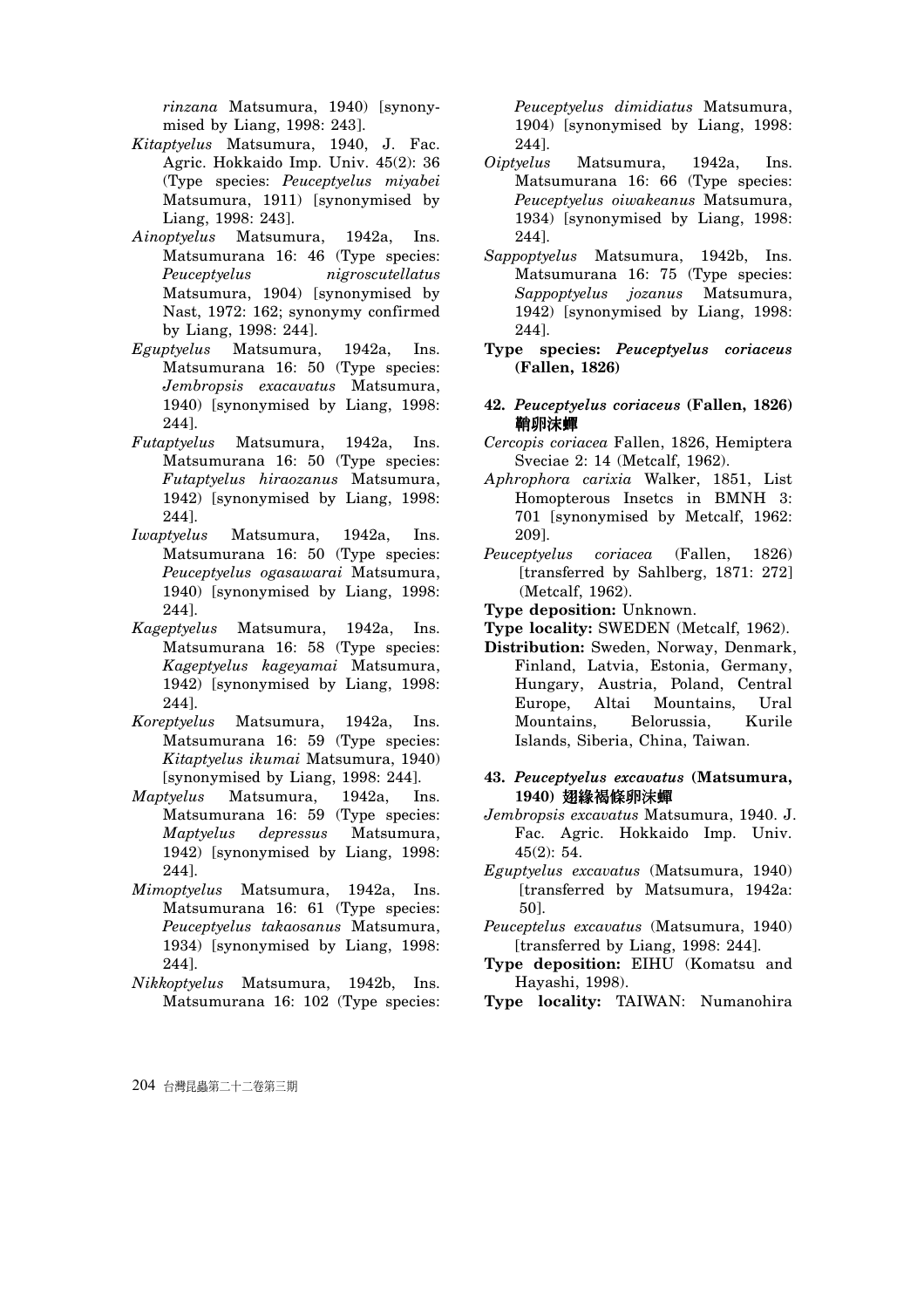[Chaopin], Alishan, Chiayi Co. (Matsumura, 1940).

- **Distribution:** Taiwan.
- **44.** *Peuceptyelus kanmonis* **(Matsumura,**  1940) **栩** 赞 褐 弧 卵 沫 蟬
- *Jembropsis kanmonis* Matsumura, 1940. J. Fac. Agric. Hokkaido Imp. Univ. 45(2): 53.
- *Peuceptelus kanmonis* (Matsumura, 1940) [transferred by Liang, 1998: 253].
- **Type deposition:** EIHU (Komatsu and Hayashi, 1998).
- **Type locality:** TAIWAN: Kanmon [Kuangman], Nantou Co. (Matsumura, 1940; Komatsu and Hayashi, 1998).
- **Distribution:** Taiwan.
- **45.** *Peuceptyelus nigriceps* **(Matsumura,**  1940) 四斑首卵沫蟬
- *Jembropsis nigriceps* Matsumura, 1940. Hokkaido Imp. Univ. Fac. Agric. J. 45 (2): 54.
- *Peuceptelus nigriceps* (Matsumura) [transferred by Liang, 1998: 254].
- **Type deposition:** EIHU (Komatsu and Hayashi, 1998).
- **Type locality:** TAIWAN: Kanmon [Kuangman], Nantou Co. (Matsumura, 1940).

#### **Distribution:** Taiwan.

- **46.** *Peuceptyelus nitobei* **(Matsumura,**  1940) 白斑首卵沫蟬
- *Jembropsis nitobei* Matsumura, 1940. Hokkaido Imp. Univ. Fac. Agric. J. 45 (2): 53.
- *Peuceptelus nitobei* (Matsumura) [transferred by Liang, 1998: 254].
- **Type deposition:** EIHU (Komatsu and Hayashi, 1998).
- **Type locality:** TAIWAN: Kanmon [Kuangman], Nantou Co. (Matsumura, 1940).
- **Distribution:** Taiwan.
- **47.** *Peuceptyelus rokurinzana* **(Matsu**mura, 1940) 黃皺卵沫蟬
- *Jembropsis rokurinzana* Matsumura,

1940. J. Fac. Agric. Hokkaido Imp. Univ. 45(2): 52.

- *Peuceptelus rokurinzana* (Matsumura) [transferred by Liang, 1998: 254].
- **Type deposition:** EIHU (Komatsu and Hayashi, 1998).
- **Type locality:** TAIWAN: Mt. Rokurin [Lulinshan], Chiayi Co. (Matsumura, 1940).
- **Distribution:** Taiwan.
- **48.** *Peuceptyelus sigillifer* **(Walker, 1851)**  污卵沫蟬
- *Aphrophora sigillifer* Walker, 1851, List Homopterous Insetcs in BMNH 3: 700.
- *Aphrophora maculipes* Stål, 1870, Ofversight at Svenska Vetensk. Akad. Forhandl.27: 723. [synonymised by Metcalf, 1962: 214]
- *Aphrophora facialis* Kirby, 1891, Linn. Soc. London J. Zool. 24: 161 [synonymised by Metcalf, 1962: 214].
- *Aphrophora deserta* Melichar, 1903, Homopteren- Fauna von Ceylon 1903: 131 [synonymised by Metcalf, 1962: 214].
- *Cercopis deserta* (Melichar, 1903); Lallemand, 1912, Gen. Insect 143: 60 (Metcalf, 1962).
- *Cercopis fascialis* (Kirby, 1891); Lallemand, 1912, Gen. Insect 143: 60 (Metcalf, 1962).
- *Cercopis maculipes* (Stål, 1870); Lallemand, 1912, Gen. Insect 143: 60 (Metcalf, 1962).
- *Peuceptyelus sigilifer* (Walker, 1851) [transferred by Jacobi, 1921: 25].
- **Type deposition:** BMNH (Walker, 1851).
- **Type locality:** Northern India (Walker, 1851).
- **Distribution:** India (Mumbai, Madaras, Uttar Pradesh), Sri Lanka, Burma, Bengal, Sikkim, Vietnam (Cochin China, Tonkin), China (Anhui, Zhejiang, Hubei, Jiangxi, Hunan, Fujian, Guangdong, Guangxi, Sichuan, Guizhou, Yunnan), Japan,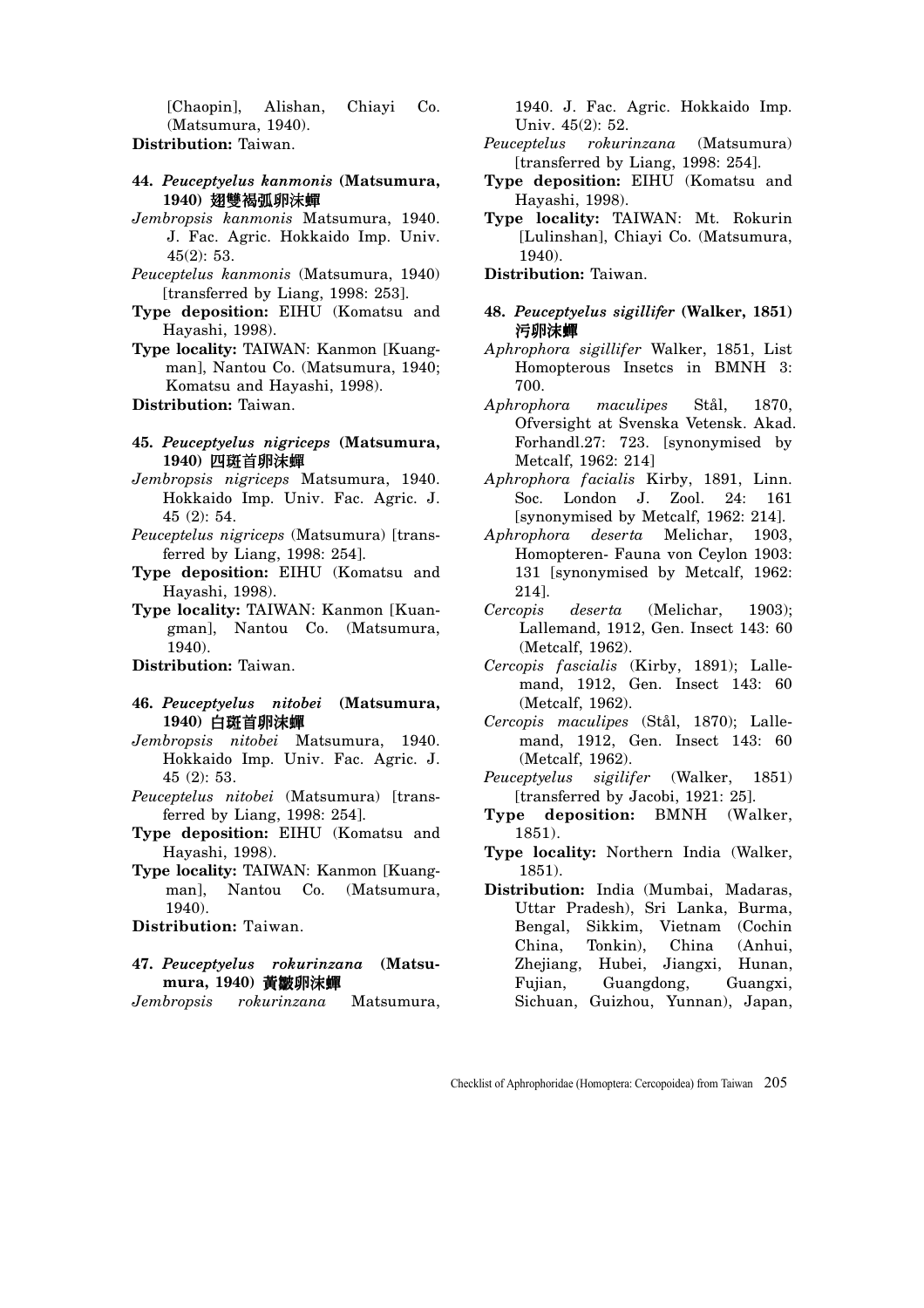Taiwan**,** Philippines, Indonesia (Sumatra, Java, Siberut, Lombok, Coorg, Flores).

#### **49.** *Peuceptyelus takaosanus* **Matsumura,**  1934 滑翅卵沫蟬

- *Peuceptelus takaosanus* Matsumura, 1934, Ins. Matsumurana 9: 78 [reinstated combination by Liang, 1998:254].
- *Mimoptyelus takaosanus* (Matsumura, 1934) [transferred by Matsumura, 1942: 61].
- **Type deposition:** EIHU (Komatsu and Hayashi, 1998).
- **Type locality:** TAIWAN: Mt. Takao [Kaohsiung], Kaohsiung Co. (Matsumura, 1934).

**Distribution:** Japan (Honshu), Taiwan.

## **Tribe PHILAENINI Metcalf,**  1955 長**沫蟬族**

Philaenini Metcalf, 1955, J. Wash. Acad. Sci. 45: 264.

# **Genus Philaenus Stal, 1864 長沫** ᖩᛳ

- *Philaenus* Stal, 1864, Stettin Entomol. Ztg. 25: 66 (Metcalf, 1962).
- **Type species:** *Cicada spumarius* **(Linnaeus, 1758)**
- **50.** *Philaenus arisanus* **Matsumura,**  1940 阿里山長沫蟬
- *Philaenus arisanus* Matsumura, 1940, J. Fac. Agric. Hokkaido Imp. Univ. 45(2): 43.
- **Type deposition:** EIHU (Komatsu and Hayashi, 1998).
- **Type locality:** TAIWAN: Mt. Ari [Alishan], Chiayi Co. (Matsumura, 1940).

**Distribution:** Taiwan.

- 51. Philaenus castaneus Kato, 1933<sup>\*</sup> 樹 長沫蟬
- *Philaenus castaneus* Kato, 1933b, Entomol. World 1: 234.

**Type deposition:** Unknown.

**Type locality:** TAIWAN: Karenko [Hualien], Hualien Co. (Kato, 133b). **Distribution:** Taiwan.

- **52.** *Philaenus flavovittatus* **Kato, 1933** <sup>ŏ</sup> 黃條長沫蟬
- *Philaenus flavovittatus* Kato, 1933b, Entomol. World 1: 222.
- **Type deposition:** Unknown.

**Type locality:** TAIWAN: Karenko [Hualien], Hualien Co. (Kato, 133b).

**Distribution:** Taiwan.

- 53. Philaenus minutus Kato, 1933  $*$  / 長沫蟬
- *Philaenus minitus* Kato, 1933b, Entomol. World 1: 222.

**Type deposition:** Unknown.

**Type locality:** TAIWAN: Hori [Puli], Nantou Co. (Kato, 133b).

**Distribution:** Taiwan.

**54.** *Philaenus mushanus* **Matsumura,**  1940 五條額斑長沫蟬

- *Philaenus mushanus* Matsumura, 1940. Hokkaido Imp. Univ. Fac. Agric. J. 45 (2): 44.
- **Type deposition:** EIHU (Komatsu and Hayashi, 1998).
- **Type locality:** TAIWAN: Musha [Wushe], Nantou Co. (Matsumura, 1940).

**Distribution:** Taiwan.

- **55.** *Philaenus nigripectus* **(Matsumura,**  1903) 黑胸長沫蟬
- *Ptyelus nigripectus* Matsumura, 1903, Sapporo Col. Agric. J. 2: 51.
- *Philaenus nigripectus* (Matsumura, 1903) Mstsumura, 1940. Hokkaido Imp. Univ. Fac. Agric. J. 45 (2): 76.

**Type deposition:** Unknown.

- **Type locality:** JAPAN: Sapporo (Matsumura, 1903).
- **Distribution:** Japan (Hokkaido, Shikoku), Taiwan.

## **56.** *Philaenus pallidus* **(Melichar, 1903)**  淡色長沫蟬

*Ptyelus pallidus* Melichar, 1903, Homo-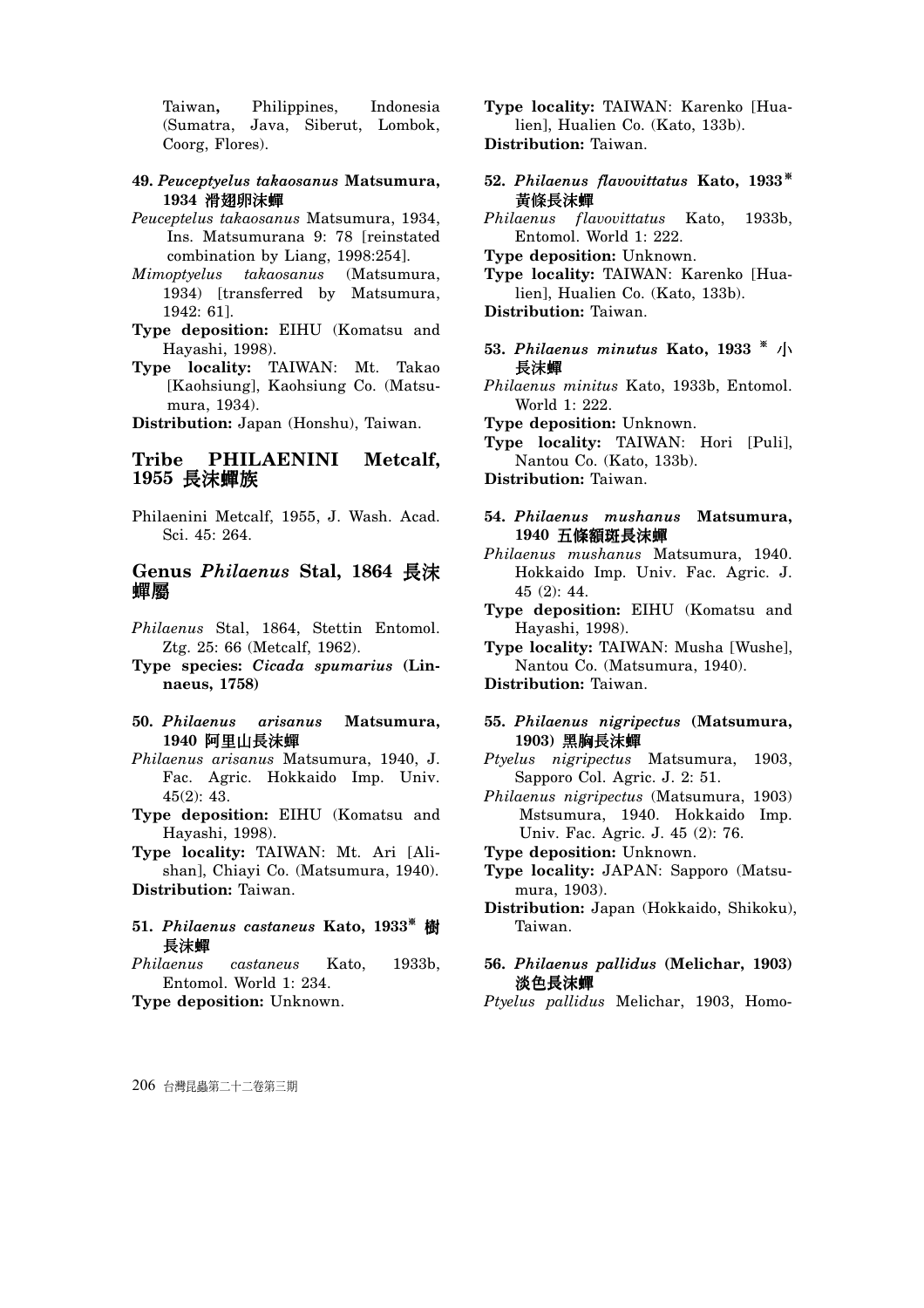pteren- Fauna von Ceylon 1903: 135.

- *Philaenus pallidus* (Melichar, 1903) [transferred by Matsumura, 1940: 48].
- **Type deposition:** Museum in Budapest, Hungary (Melichar, 1903).
- **Type locality:** CEYLON [Sri Lanka] (Melichar, 1903).
- **Distribution:** India, Sri Lanka, China, Japan, Taiwan, Malaya.

## **Tribe PHILAGRINI Schmidt,**  1920 象沫蟬族

Philagrini Schmidt, 1920a, Stettin Entomol. Ztg. 81: 51.

# **Genus Philagra Stal, 1863 象沫蟬** 屬

- *Philagra* Stal, 1863, Entomol. Soc. London Trans. (3)1: 593 [replaced name of *Chalepus* Walker, 1851 by Distant in 1908].
- *Chalepus* Walker, 1851, List Homopterous Insetcs in BMNH 3: 731.
- *Philagrina* Lallemand, 1946, Soc. Entomol. De Belg. Bul. Et Ann. 82: 193 (Type species: *Philagrina espadon* Lallemand, 1946) [synonymised by Liang, 2001: 444].
- **Type species:** *Philagra douglasi* **Stål, 1863**
- **Remarks:** Metcalf and Horton (1934) noted the name *Chalepus* was preoccupied by Thunberg (1805). The genus *Chalepus* of the family Chrysomelidae (Insecta: Coleoptera) was erected by Thunberg in 1805.
- 57. Philagra arisana Kato, 1933<sup>\*</sup> 阿里山 白紋象沫蟬
- *Philagra arisana* Kato, 1933b, Entomol. World 1: 236.
- **Type deposition:** Unknown.
- **Type locality:** TAIWAN: Arisan [Alishan], Chiayi Co. (Kato, 1933).
- **Distribution:** Taiwan.
- **58.** *Philagra fusiformis* **(Walker, 1858)**  錘形象沫蟬
- *Cyrene fusiformis* Walker, 1858, Suppl. List Homopterous Insetcs in BMNH 1858: 47.
- *Philagra fusiformis* (Walker, 1858) [transferred by Distant, 1908: 108].
- *Tonga fusiformis* (Walker, 1858) [transferred by Schmidt, 1910: 174] (Metcalf, 1962).

**Type deposition:** BMNH (Walker, 1858).

- **Type locality:** Unknown.
- **Distribution:** India (Assam, Uttan Pradesh), Sikkim, Burma, Bangladesh, Tailand, Vietnam (Tonkin), China (Guangdong, Hong Kong), Taiwan.

#### **58-1.** *Philagra fusiformis* **var.** *numerosa* Lallemand, 1912 短額錘形象沫蟬

- *Philagra fusiformis numerosa* Lallemand, 1912, Gen. Insect 143: 72 (Metcalf, 1962).
- *Philagra numerosa* Kato, 1933a, Three Colour Illustrated Insects of Japan 4: pl. 43.

**Type deposition:** DEI (Gaedike, 1971).

**Type locality:** INDIA (Metcalf, 1962).

**Distribution:** India, Taiwan, Japan.

#### **59.** *Philagra insularis* **Jacobi, 1921** বវ 錘形象沫蟬

*Philagra insularis* Jacobi, 1921, Arch. f. Natuegesch. 87: 30.

**Type deposition:** SMTD (Emmrich, 1974).

**Type locality:** TAIWAN (Jacobi, 1921). **Distribution:** Taiwan.

#### **60.** *Philagra kanoi* **Matsumura, 1940** ᑢ 阿里山白紋象沫蟬

*Philagra kanoi* Matsumura, 1940. J. Fac. Agric. Hokkaido Imp. Univ. 45(2): 65.

- **Type deposition:** EIHU (Komatsu and Hayashi, 1998).
- **Type locality:** TAIWAN: Arisan [Alishan], Chiayi Co. (Matsumura, 1940). **Distribution:** Taiwan.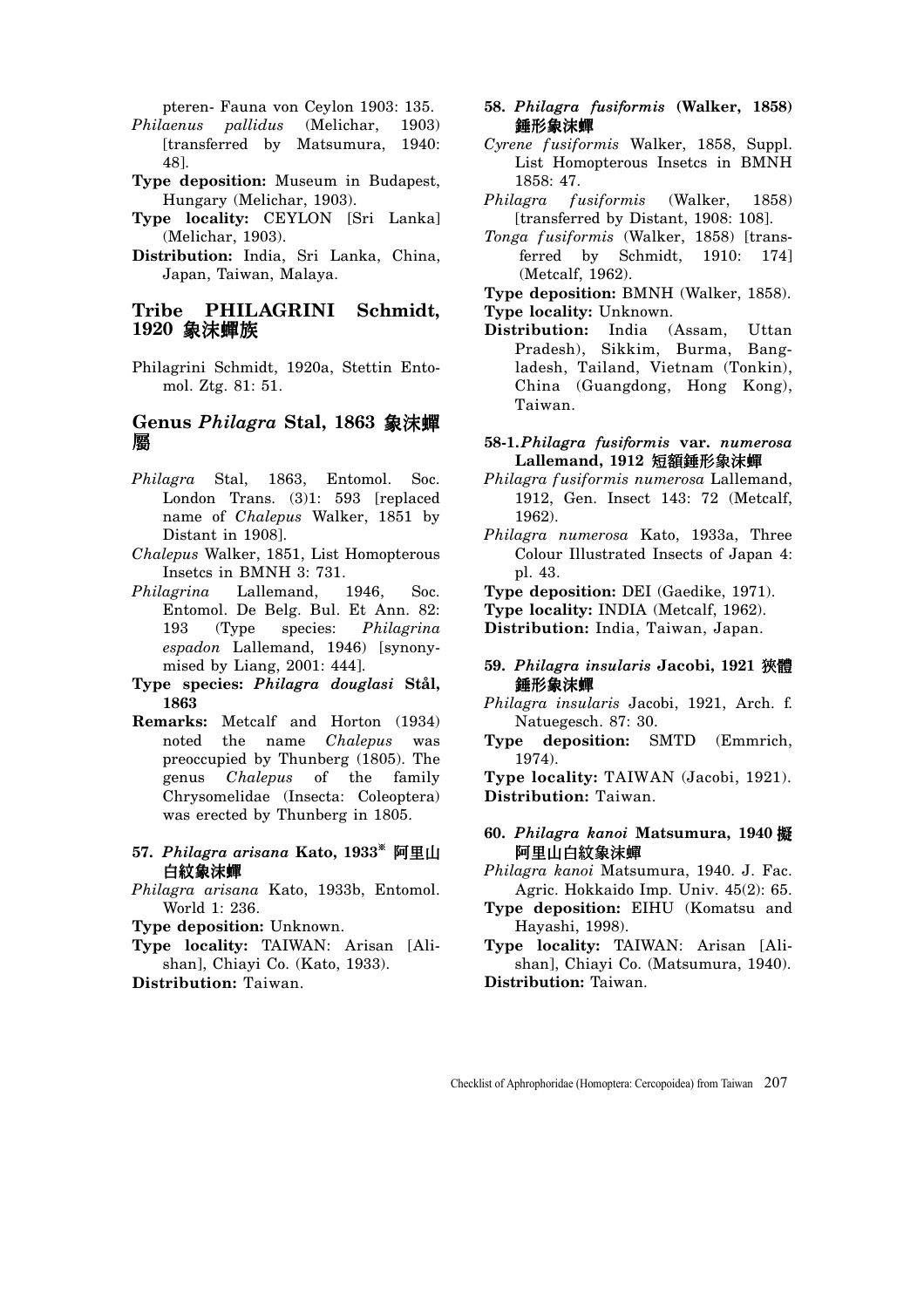- **61.** *Philagra kuskusuana* **Matsumura,**  1942 松村氏長額象沫蟬
- *Philagra kuskusuana* Matsumura, 1942b, Ins. Matsumurana, 16: 72.
- **Type deposition:** EIHU (Komatsu and Hayashi, 1998).
- **Type locality:** TAIWAN: Kusukusu [Kaoshih], Pingtung Co. (Matsumura, 1942b).

**Distribution:** Taiwan.

- **62.** *Philagra longirostris* **Schumacher,**  1915<sup>\*</sup> 長額錘形象沫蟬
- *Philagra fusformis longirostris* Schumacher, 1915b, Suppl. Entomol. 4: 114.
- *Philagra koshunensis* Kato, 1933a, Three Colour Illustrated Insects of Japan 4: Pl. 43.
- **Type deposition:** DEI (Gaedike, 1971).
- **Type locality:** TAIWAN: Kankau, Koshun [Hengchun], Pingtung Co. (Schu- macher, 1915b).

**Distribution:** Taiwan.

- **63. Philagra montana Kato, 1933** \* 太平 山象沫蟬
- *Philagra montana* Kato, 1933b, Entomol. World 1: 235.
- **Type deposition:** Unknown.
- **Type locality:** TAIWAN: Mt. Taihei [Taipingshan], Ilan Co. (Kato, 1933b).
- **Distribution:** Taiwan.
- **64.** *Philagra subrecta* **Jacobi, 1921** เਂ 象沫蟬
- *Philagra subrecta* Jacobi, 1921, Arch. f. Natuegesch. 87: 30.
- **Type deposition:** SMTD (Emmrich, 1974).
- **Type locality:** TAIWAN (Jacobi, 1921).
- **Distribution:** China (Zhejiang, Jiangxi, Fujian, Guangdong, Hainan, Sichuan, Yunnan, Xizang [Tibet]), Taiwan, Vietnam.

# **Tribe PTYELINI Fowler, 1897**  脊沫蟬族

- Ptyelinae Fowler, 1897, Biol. Centrali-Am. 2: 174 (Metcalf, 1962).
- Ptyelini Schmidt, 1920, Arch. f. Naturgesch. 85: 115.

#### **Genus** *Kotophora* **Matsumura,**  1940 擬短頭脊沫蟬屬

- *Kotophora* Matsumura, 1940. J. Fac. Agric. Hokkaido Imp. Univ. 45(2): 47.
- **Type species:** *Kotophora botelensis* (Matsumura, 1938)
- **65.** *Kotophora botelensis* **(Matsumura,**  1938) **擬**短頭脊沫蟬
- *Aphrophora botelensis* Matsumura, 1938, Ins. Matsumurana 12:149.
- *Kotophora botelensis* (Matsumura, 1938) [transferred by Matsumura, 1940: 75].
- **Type deposition:** EIHU (Komatsu and Hayashi, 1998).
- **Type locality:** TAIWAN: Kotosho [Orchid Island], Taitung Co. (Matsumura, 1938).
- **Distribution:** Taiwan (Orchid Island).
- **Remarks:** Matsumura (1940) noted the species is very allied to *Poophilus costalis* (Walker, 1851).

## **Genus** *Mesoptyelus* **Matsumura,**  1904 中脊沫蟬屬

- *Mesoptyelus* Matsumura, 1904. Annot. Zool. Jpn. 5: 48.
- Type species: *Mesoptyelus nigrifrons* Matsumura, 1904
- **66.** *Mesoptyelus arisanus* **Matsumura,**  1940 阿里山一帶中脊沫蟬
- *Mesoptyelus arisanus* Matsumura, 1940. J. Fac. Agric. Hokkaido Imp. Univ. 45(2): 45.
- **Type deposition:** EIHU (Komatsu and Hayashi, 1998).
- **Type locality:** TAIWAN: Arisan [Alishan], Chiayi Co. (Matsumura, 1940; Komatsu and Hayashi, 1998).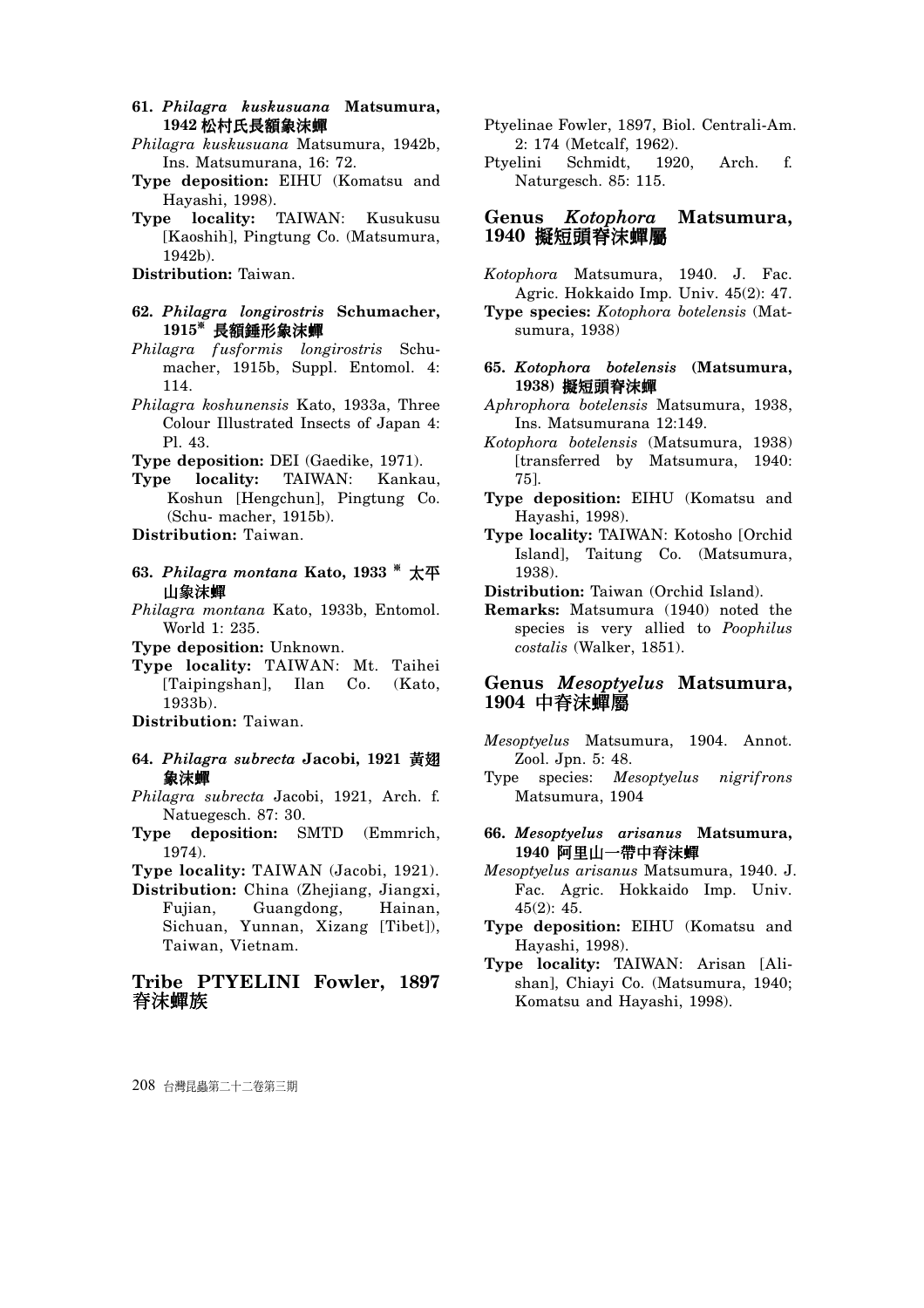#### **Distribution:** Taiwan.

- **67.** *Mesoptyelus auropilosus* **Kato, 1933**<sup>ŏ</sup> 寬帶中脊沫蟬
- *Mesoptyelus auropilosus* Kato, 1933b, Entomol. World 1: 234.
- **Type deposition:** Unknown.
- **Type locality:** TAIWAN: Arisan [Alishan], Chiayi Co. (Kato, 1933b). **Distribution:** Taiwan.
- 
- **68.** *Mesoptyelus fascialis* **Kato**,  $1933^*$   $-$ 帶中脊沫蟬
- *Mesoptyelus fascialis* Kato, 1933b, Entomol. World 1: 233.
- **Type deposition:** Unknown.
- **Type locality:** TAIWAN: Musha [Wushe], Nantou Co. (Kato, 1933b).
- **Distribution:** Russian Maritime Territoy, Taiwan, China.
- **69.** *Mesoptyelus karenkonis* **Matsumura,**  1940 三帶中脊沫蟬
- *Mesoptyelus karenkonis* Matsumura, 1940. J. Fac. Agric. Hokkaido Imp. Univ. 45(2): 46.
- **Type deposition:** EIHU (Komatsu and Hayashi, 1998).
- **Type locality:** TAIWAN: Karenko [Hualien], Hualien Co. (Matsumura, 1940).

**Distribution:** Taiwan.

# $Genus$  *Poophilus* Stål, 1866 短頭 脊沫蟬屬

- *Poophilus* Stål, 1866, Hemiptera Africana  $4.72$
- **Type species:** *Poophilus actuosus* (Stål, 1855)
- **70.** *Poophilus costalis* **(Walker, 1851)**  菊短頭脊沫蟬
- *Ptyelus costalis* Walker, 1851, List Homopterous Insetcs in BMNH 3: 707.
- *Ptyelus concolor* Walker, 1851, List Homopterous Insetcs in BMNH 3: 715 [synonymised by Metcalf, 1962:

23].

- *Ptyelus natalensis* Stål, 1855, Ofversigt af Svenska Vetensk. Akad. Forhandl. 12: 97 [synonymised by Metcalf, 1962: 23].
- *Ptyelus rotundatus* Fairmair and Signoret, 1858: 332. (Metcalf, 1962).
- *Ptyelus dolosus* Walker, 1858, Suppl. List Homopterous Insetcs in BMNH 1858: 189 [synonymised by Metcalf, 1962: 23].
- *Poophilus natalensis* Stål, 1866, Hemiptera Africana 4: 74 [synonymised by Metcalf, 1962: 23].
- *Poophilus costalis* (Walker, 1851) [transferred by Atkinson, 1885: 114].
- *Poophilus actuosus* Distant, 1892, Homoptera. A naturalist in the Transvaal 1892: 248 [synonymised by Metcalf, 1962: 24].
- *Gallicana flava* Metcalf and Horton, 1934, Lingnan Sci. J. 13: 420 [synonymised by Metcalf, 1962: 26].
- **Type deposition:** BMNH (Walker, 1851).
- **Type locality:** Northern India (Walker, 1851).
- **Distribution:** Western Africa (Dahomey [Benin], Guinea, Ivory Coast), Central Africa (Angola, Cameroon, Central African Republic, Congo, Gabon), Southern Africa (Nyasaland [Malawi], South Africa (Natal, Transvaal)), Eastern Africa (Somaliland, Tanganyika [Tanzania], Uganda), Russia, Iran, Afghanistan, India (Assam, Bihar, Mumbai, Darjeeling, Madras, Uttar Pradesh), Bangladesh, Sri Lanka, Nepal, China (Xinjiang, Fujian, Hainan, Guangdong). Japan (Okinawa), Taiwan (Kinmen**)**, Philippines, Malay Peninsula, Singapore.
- **71.** *Poophilus grisescens* **(Schaum, 1853)**  灰短頭脊沫蟬
- *Aphrophora grisescens* Schaum, 1853, Ber. Akad. Berlin 1853: 359 (Metcalf, 1962).
- *Poophilus grisecens* (Schaum, 1853)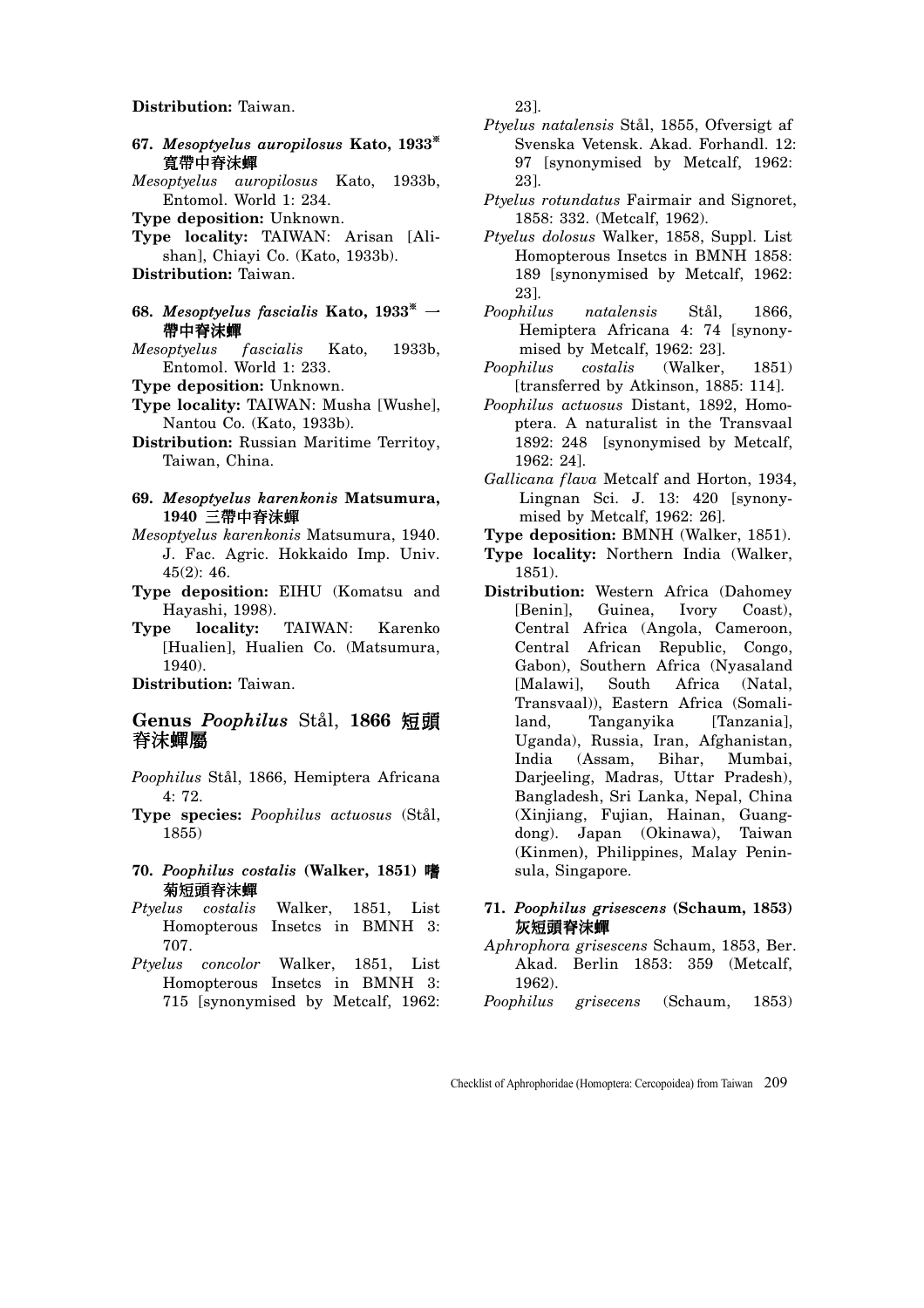[transferred by Jacobi, 1904: 776].

**Type deposition:** Unknown.

- **Type locality:** MOZAMBIQUE (Metcalf, 1962).
- **Distribution:** Central Africa (Cameroon, Congo), Eastern Africa (Tanganyika, Uganda), Western Africa (Dahomey), Southern Africa (Mozambique, Natal, South Africa), India, Taiwan, Malaysia.

# **Genus** *Ptyelus* **Le Peletier and Serville, 1825 脊沫蟬屬**

- *Ptyelus* Le Peletier and Serville, 1825, Histoire Naturelle. Entomologie, ou histoire Naturelle des Crustaces, des Arachnides et des Insectes 10: 608 (Metcalf, 1962).
- *Ptyela* Germar, 1833, Rev. Entomol. Silbermann 1: 179 [synonymised by Metcalf, 1962: 33].
- *Plinthacrus* Spinola, 1850, Soc. Ital. Modena Mem. 25: 56 [synonymised by Metcalf, 1962: 34].
- *Ampleus* Licent, Thèses présentées à la Faculté des Sciences de Nancy pour obtenir le grade de docteur es-sciences naturelles 1912: 28 [synonymised by Metcalf, 1962: 38].
- **Type species:** *Ptyelus flavescens*  **(Fabricius, 1794).**

#### **72.** *Ptyelus tamahonis* **Matsumura, 1940 擬阿里山長沫蟬**

- *Ptyelus tamahonis* Matsumura, 1940, J. Fac. Agric. Hokkaido Imp. Univ. 45(2): 74.
- **Type deposition:** EIHU (Komatsu and Hayashi, 1998).
- **Type locality:** TAIWAN: Tomaho (near Mt. Niitaka), Nantou Co. (Matsumura, 1940).

**Distribution:** Taiwan.

**Remarks:** Matsumura (1940) noted the species is very allied to *Philaenus arisanus* Matsumura, but it lacks a transverse furrow along each side of the vertical ridge.

## 73. Ptyelus vittatus Kato, 1933<sup>\*</sup> 縱條紋 脊沫蟬

- *Ptyelus vittatus* Kato, 1933b, Entomol. World 1: 221.
- **Type deposition:** Unknown.
- **Type locality:** TAIWAN: Karenko [Hualien], Hualien Co. (Kato, 1933b). **Distribution:** Taiwan.

# **Acknowledgments**

The authors wish to express their cordial thanks to Drs. Lois B. O'Brien and Charles W. O'Brien (Florida A&M Univ., USA) for the Oriental Cercopoidea specimens they kindly sent us, Dr. Lois B. O'Brien for her critical reading and valuable comments in improving the contents of the paper, Prof. Dr. P. Cai for loaning us their collection, and Dr. Bob Blinn for the information of Metcalf's types in the NCSU. We also thank to Dr. Reinhard Gaedike (DEI), Dr. Michael Ohl, Dr. Ursula Göllner-Scheiding, Ms. Isodes Dorant and Mr. Peter Schönefeld (Museum für Naturkunde der Humboldt Universität, Berlin, Germany) for their kind assistance during the first author visit to their museums during the PPP projects (8702PPP16), PPP (0900045437) and thanks to Dr. Prof. A. F. Emel'yanov (Zoological Institute, Russian Academy of Sciences, Russian Federation) for bibliographic assistance. This work was financially supported mostly by NSC 89-2313-B-005-102 and partialy by the Council of Agriculture, Executive Yuan, Taiwan, Republic of China (91AS-2.4.3- CI-C1).

# **References**

**Amyot, C. J. B., and J. G. A. Serville.** 1843. Deuxieme partie. Homopteres. Homoptera Latr. Histoire Naturelle des Insectes. Hemipteres 1843: 1-676.

**Atkinson, E. T.** 1885. Notes on Indian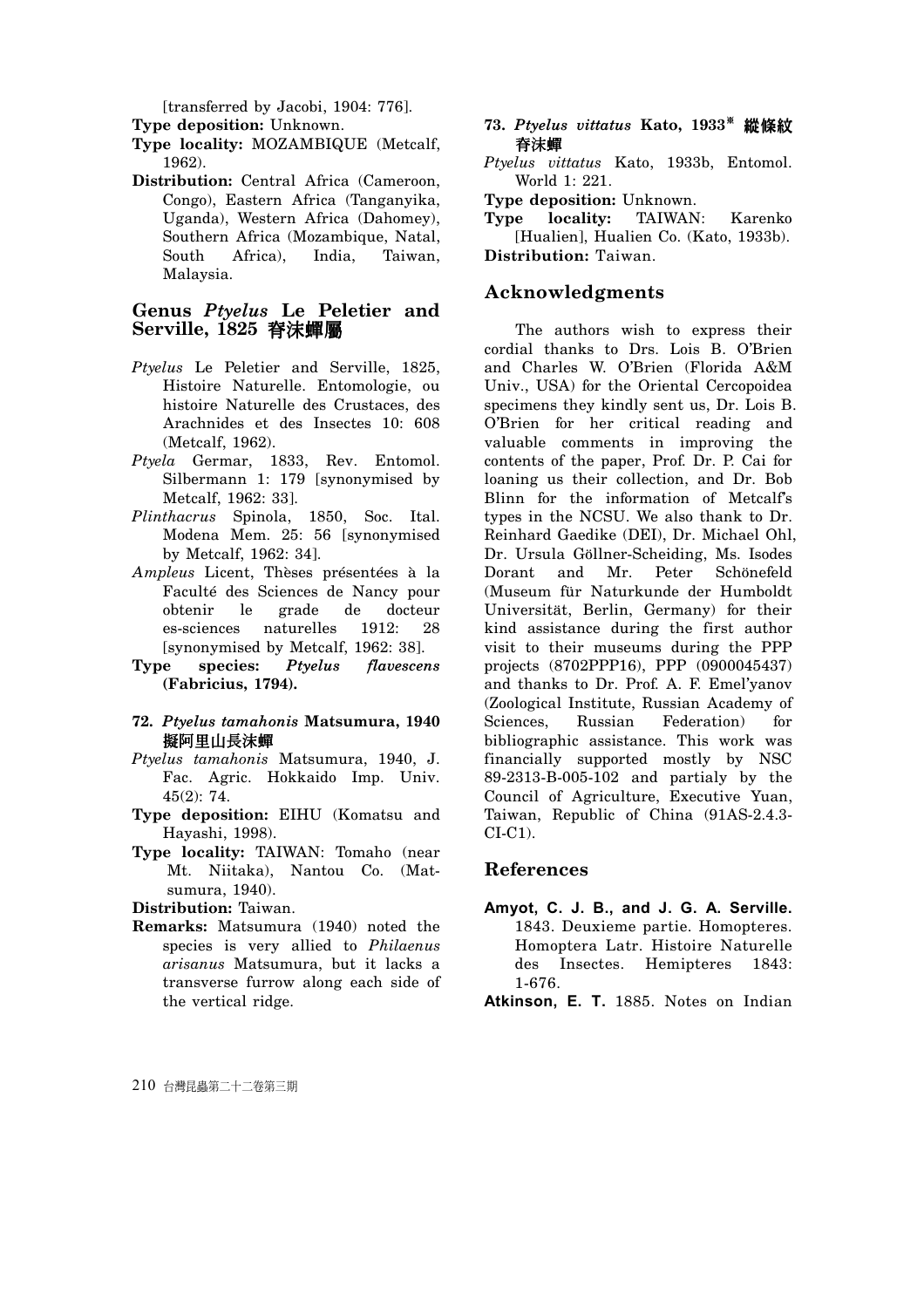Rhynchota, No. 2. J. Asiatic Soc. Bengal 54: 5-23.

- **China, W. E.** 1951. A note on Matsumura's recent paper on the Palaearctic Cercopoidea (Homoptera). Entomol. Mon. Mag. 87: 279.
- **Chou, I., and A. P. Liang.** 1987. Two new species of *Jembrana* distant from China (Homoptera: Aphrophoridae). Entomotaxonomia 9: 283- 288 (in Chinese).
- **Chou, I., F. Yuan, and A. P. Liang.** 1992. Homoptera: Aphrophoridae. pp. 234- 242. *In*: S. X. Chen, ed. Insects of the Hengduan Mountains region. Vol. 1. Science Press, Beijing (in Chinese).
- **Distant, W. L.** 1908. Rhynchota IV. (Homoptera and Appendix). pp. 79-156. *In*: The fauna of British India including Ceylon and Burma. Taylor and Francis, London.
- **Emmrich, R.** 1974. Das Typen-Material der Zikaden (Homoptera, Auchenorrhyncha) des Staatlichen Museums für Tierkunde Dresden III. Tiel: Cercopoidea. Entom. Abh. Mus. Tierk. Dresden 40: 105-126.
- **Gaedike, H.** 1971. Katalog der in den Sammlungen des ehemaligen Deutschen Entomologischen Institutes aufbewahrten Typen-VI. Beitr. Entomol. 21: 315-340.
- **Germar, E. F.** 1821. Bemerkungen über einige Gattungen der Cicadarien. Mag. Entomol. 4: 1-106.
- **Hua, L. Z.** 1989. List of insect specimens of Zhongshan (Sun Yatsen) University. Guangzhou, China, 158 pp. (in Chinese).
- Jacobi, A. 1904. Homopteren aus Nordost-Afrika, gesammelt von Oscar Neumann. Zool. Jahrb. Abt. F. System. 19: 761-782.
- **Jacobi, A.** 1921. Kritische Bemerkungen uber die Cercopidae (Rhynchota Homoptera). Arch. f. Naturgesch. 87: 1-65.
- **Kato, M.** 1933a. Homoptera. Three

Colour Illustrated Insects of Japan 4: 1-9 (in Japanese).

- **Kato, M.** 1933b. Notes on Japanese Homoptera, with descriptions of one new genus and some new species. Entomol. World 1: 220-237 (in Japanese).
- **Komatsu, T.** 1997. A revision of the froghopper genus *Aphrophora*  Germar (Homoptera, Cercopoidea, Aphrophoridae) from Japan. Parts 1. Jpn. J. Entomol. 65: 81-96.
- **Kwon, Y. J., and C. E. Lee.** 1979. Morphological and phylogenetic studies on the male genitalia of the Korean Cercopoidea (Homoptera: Auchenorrhyncha). Nature and Life 9: 1-31.
- **Lallemand, V.** 1942. Notes sur quelques espèces recueillies par le R. Piel (Musée Heude, Shanghai) et le R. P. de Cooman (Hoa Binh, Tonkin). Notes Entomol. Chinoise 9: 69-77.
- **Lallemand, V.** 1946. Quatrième note sur les cercopides. Soc. Entomol. Belg. Bul. Ann. 82: 189-197.
- **Lallemand, V., and H. Synave.** 1952. Contribution a l'ètude des Hémiptères. I. - Note sur quelques Homoptères de l'Institut royal des sciences naturelles de Belgique. Brussels Inst. Roy. Sci. Nat. Bull. 28: 1-23.
- **Lee, C. E., S. M. Lee, and Y. J. Kwon.** 1976. An insect list of the Auchenorrhyncha preserved in the National Science Museum of Korea. Nature & Life (Kyungpook J. Biol. Sci.), 6: 51-64.
- **Liang, A. P.** 1992. Homoptera: Cercopoidea. pp. 126-129. *In*: F. S. Huang, ed. Insects of Wuling Mountains area, southern China. Science Press, Beijing (in Chinese).
- **Liang, A. P.** 1997. Homoptera: Cercopoidea: Aphrophoridae and Cercopidae. pp. 310-315. *In*: X. K. Yang, ed. Insects of the Three Gorges Reservoir Area of Yangtze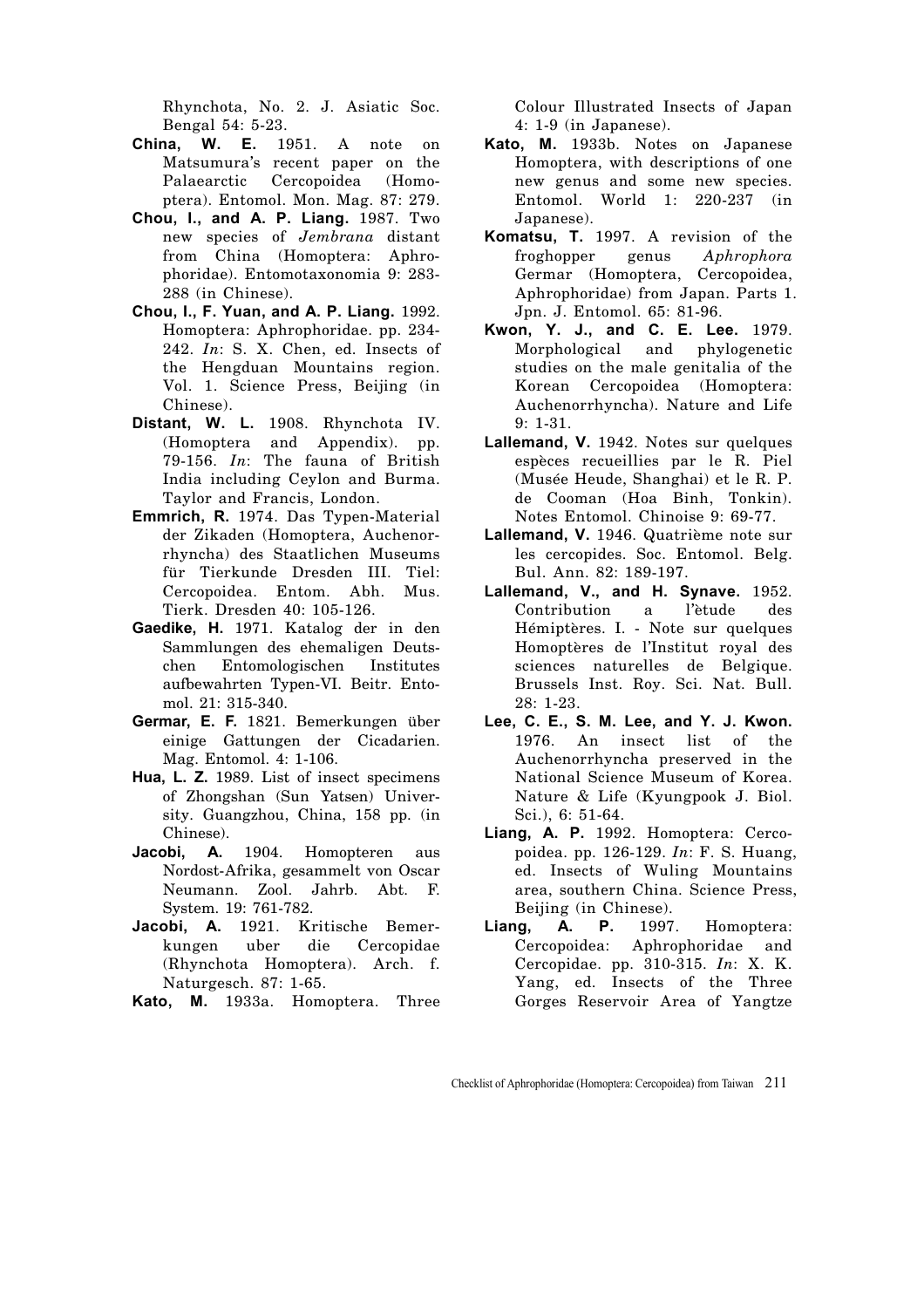River. Chongoing Publishing House, Chongqing, China.

- **Liang, A. P.** 1998. Oriental and eastern Palaearctic aphrophorid fauna (Homoptera: Aphrophoridae): taxonomic changes and nomenclatural notes. Oriental Ins. 32: 239-257.
- **Liang, A. P.** 1999. On the spittlebug Genus *Jembra* Metcalf and Horton with description of one new species (Homoptera: Cercopoidea: Aphrophoridae). Oriental Ins. 33: 337-348.
- **Liang, A. P.** 2000. Lectotype designations and taxonomic notes on P. R. Uhler's Japanese Cercopoidea (Homoptera) in the US National Museum of Natural History. J. New York Entomol. Soc. 108: 268-272.
- **Liang, A. P.** 2001. Generic assignment and synonymy of some Indo-West Pacific Aphrophoridae (Hemiptera: Cercopoidea) in the Natural History Museum, London. Fla. Entomol. 84: 442-445.
- **Licent, P. E.** 1912. Recherches d'anatomie et de physiologie comparées sur le tube digestif des Homoptères supérieurs. Thèses présentées à la Faculté des Sciences de Nancy pour obtenir le grade de docteur es-sciences naturelles 1912: 7-161.
- **Matsumura, S.** 1903. Monographie der Cercopiden Japans. Sapporo Col. Agric. Jour 2: 15-52.
- **Matsumura, S.** 1904. Additamenta zur Monographie der Cercopiden Japans, mit der Beschreibung einer neuen Cicada-Art. Annot. Zool. Jpn. 5: 31-54.
- **Matsumura, S.** 1907. Die Cicadinen Japans. [Tokyo] Annot. Zool. Jpn. 6: 83-116.
- **Matsumura, S.** 1934. Insects collected at the foot of Mt. Yatsugadake and its environment. Ins. Matsumurana 9: 60-80.
- **Matsumura, S.** 1938. Homopterous insects collected by Mr. Tadao Kano at Kotosho, Formosa. Ins. Matsumurana.

12: 147-153.

- **Matsumura, S.** 1940. New species and genera of Cercopidae in Japan, Korea and Formosa, with a list of the known species. Hokkaido Imp. Univ. Fac. Agric. J. 45: 35-82.
- **Matsumura, S.** 1942a. New species and new genera of Palaearctic Superfamily Cercopoidea with a tabular key to the classification (I). Ins. Matsumurana, 16: 44-70.
- **Matsumura, S.** 1942b. New species and new genera of Palaearctic Superfamily Cercopoidea with a tabular key to the classification (II). Ins. Matsumurana, 16: 71-106.
- **Melichar, L.** 1903. Homopteren- Fauna von Ceylon 1903: I-IV, 1-248.
- **Metcalf, Z. P.** 1955. New names in the Homoptera. J. Wash. Acad. Sci. 45: 262-267.
- **Metcalf, Z. P.** 1962. General catalogue of the Homoptera Fasc. VII, Cercopoidea. Part 3. Aphrophoridae. 600 pp. Waverly Press, Baltimore, MD.
- **Metcalf, Z. P., and G. Horton.** 1934. The Cercopoidea (Homoptera) of China. Lingnan Sci. J. 13: 367-429.
- **Nast, J.** 1972. Palaearctic Auchenorrhyncha (Homoptera) an annotated checklist. 550 pp. Warszawa.
- **Ossiannilsson. F.** 1981. The Auchenorrhyncha (Homoptera) of Fennoscandia and Denmark. Part 2. The Families Cicadidae, Cercopidae, Membracidae, and Cicadellidae (excl. Deltocephalinae). Fauna Entomol. Scand. 7(Pt. 2): 223-593.
- **Shih, H. T., J. T. Yang, and M. M. Yang.** 2000. Cercopoidea (Homoptera: Auchenorrhyncha) of Orchid Island. 2000 Symposium of The Biological Society of China and Society of Streams: 63 (in Chinese).
- **Shih, H. T., and J. T. Yang.** 2002. Three New Records Aphrophoridae (Homoptera) of Kinmen Islands. Polish J. Entomol. 71: 91-100.
- **Stål, C.** 1854. Nya Hemiptera. Ofversight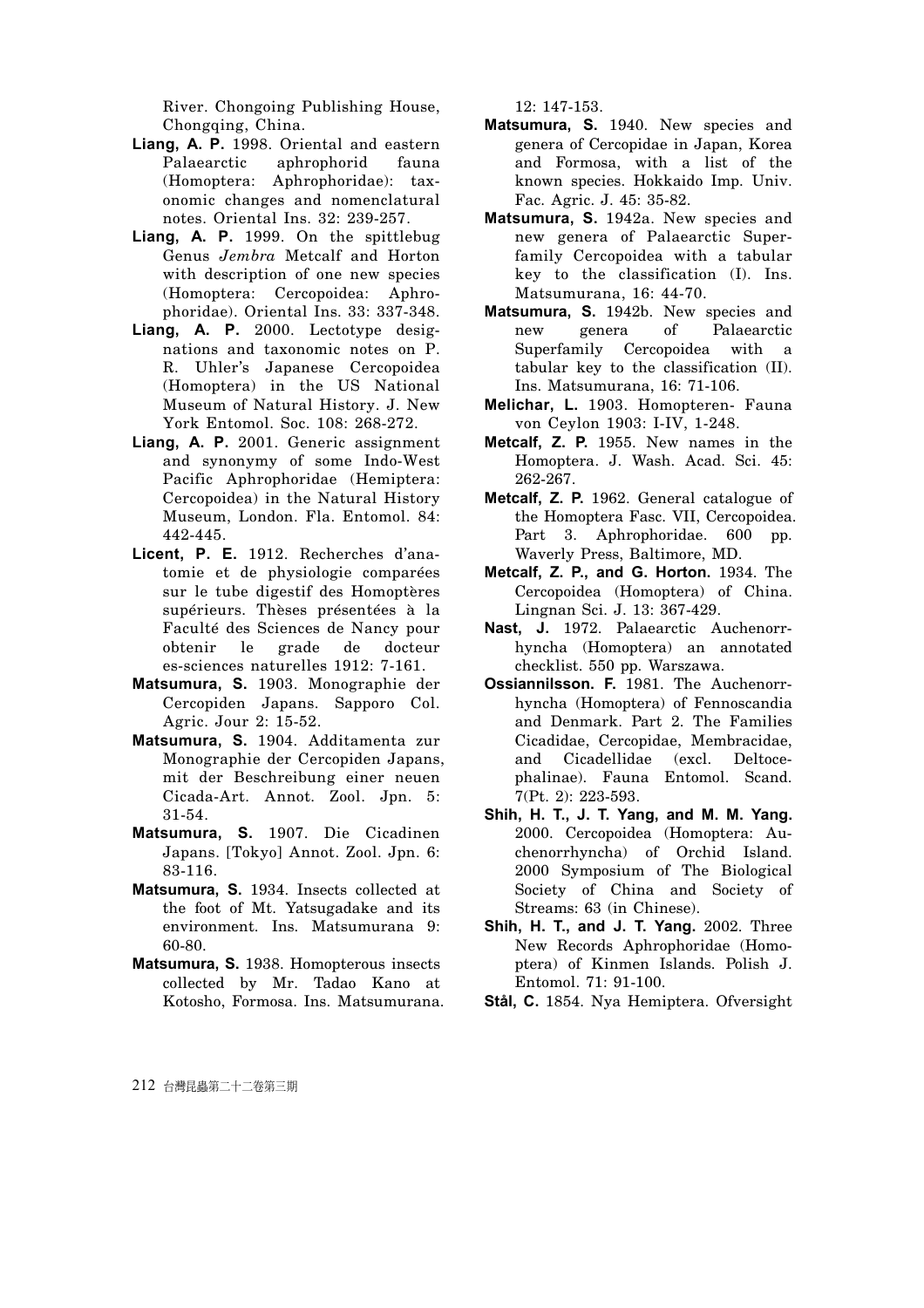at Svenska Vetensk. Akad. Forhandl. 11: 231-255.

- **Stål, C.** 1863. Hemipteroum exoticorum generum et specierum nonnullarum novarum descriptions. Entomol. Soc. London Trans. 1: 571-603.
- **Stål, C.** 1866. Hemiptera Homoptera Latr. Hemiptera Africana 4: 1-276.
- **Schmidt, E.** 1920a. Neue Zikaden von den Philippinen, Sumatra und Java. (Rhynchota-Homoptera). Stettin Entomol. Ztg. 81: 43 -56.
- **Schumacher, F.** 1915a. Der genenwartige stand unserer Kenntnis von der Homopteren – Fauna der Insel Fomosa unter besonderer Berucksichtigung von Sauter's schem Material. Berlin Zool. Mus. Mitt. 8: 73-134.
- **Schumacher, F.** 1915b. Homoptera in H. Sauter's Formosa – Ausbeut. Suppl. Entomol. 4: 108-142.
- **Uhler, P. R.** 1896. Summary of the Hemiptera of Japan presented to the United States National Museum by Professor Mitzukuri. US Natl. Mus. Proc. 19: 255-297.
- **Walker, F.** 1851. List of the specimens of homopterous insects in the collection of the British Museum 3: 637-907.
- **Walker, F.** 1858. Supplement. List of the specimens of homopterous insects in the collection of the British Museum 1858: 1-307.

*Received June 24, 2002 Accepted July 23, 2002* 

Checklist of Aphrophoridae (Homoptera: Cercopoidea) from Taiwan 213